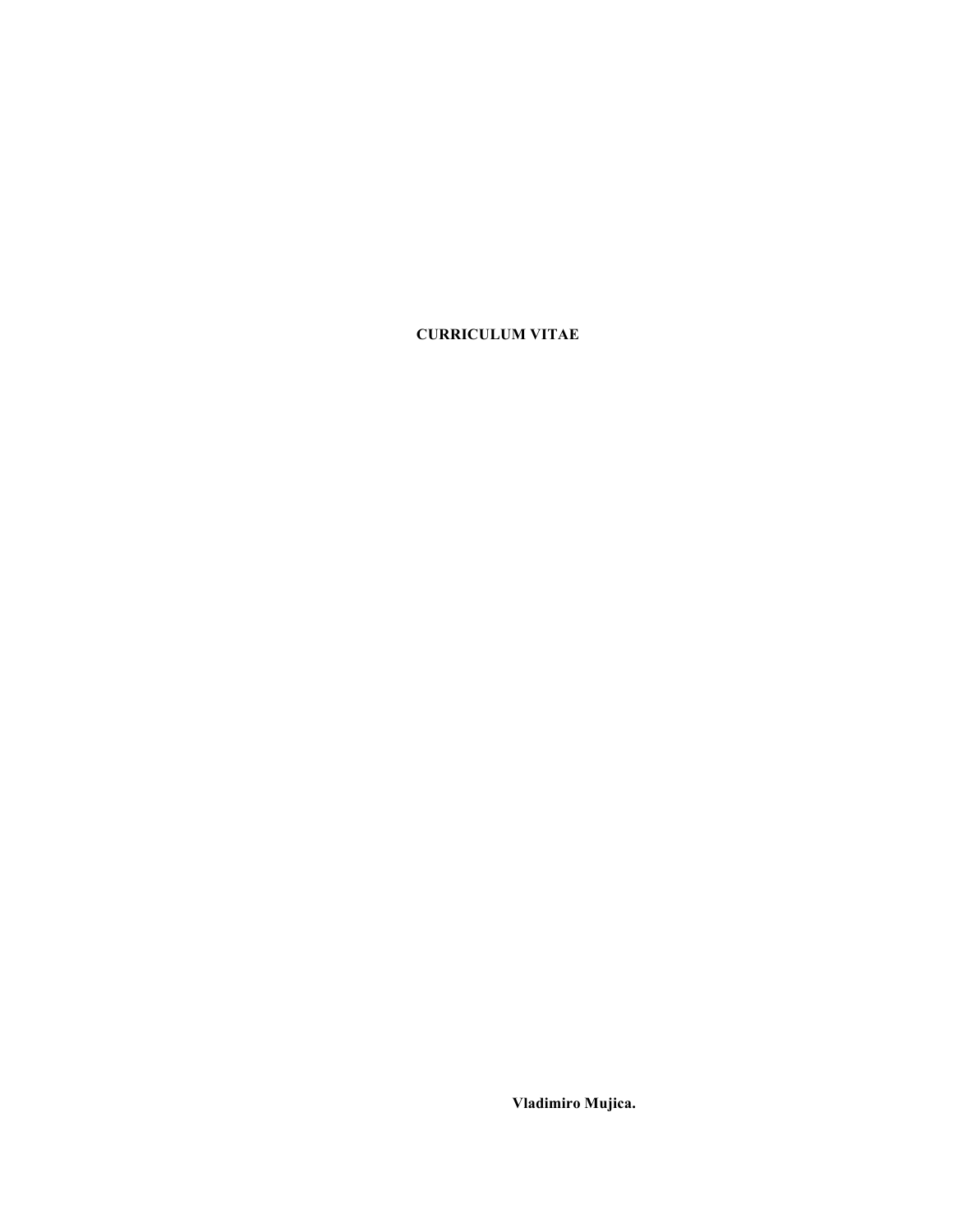# **CURRICULUM VITAE**

| NAME:                                     | Vladimiro Mujica.                                                                                                 |
|-------------------------------------------|-------------------------------------------------------------------------------------------------------------------|
| <b>ADDRESS:</b>                           | Arizona State University<br>School of Molecular Sciences                                                          |
|                                           | Physical Sciences Building, Room D-102                                                                            |
|                                           | PO Box 871604, Tempe, AZ 85287-1604<br>e-mail: vmujica@asu.edu                                                    |
|                                           | Telephone: (480) 727-8045                                                                                         |
| CITIZENSHIP:                              | Venezuela.                                                                                                        |
| <b>EDUCATION:</b>                         | Licenciado en Química, 1979.                                                                                      |
|                                           | Universidad Central de Venezuela, Caracas, Venezuela.<br>Thesis: "Relationships between the theory of molecular   |
|                                           | fragments and the Hohenberg-Kohn theorem".                                                                        |
|                                           | Supervised by Dr. Eduardo Ludeña.                                                                                 |
|                                           | Ph.D., 1985, Uppsala University, Uppsala, Sweden.                                                                 |
|                                           | Thesis: "Two broken symmetries in Quantum Chemistry:<br>Localized excitations in two-electron ions and            |
|                                           | polyenes". Supervised by Professor Osvaldo Goscinski.                                                             |
|                                           | Post-Doctoral Fellow, School of Chemistry, University                                                             |
|                                           | of Tel-Aviv, Tel-Aviv, Israel. With Professor Abraham Nitzan.                                                     |
| <b>EMPLOYMENT</b><br>Academic experience: |                                                                                                                   |
|                                           | 2016: Distinguished Researcher on Sabbatical Year, Donostia International Physics Center,<br>San Sebastian, Spain |
|                                           | 2015: Visiting Scholar on Sabbatical Year, Department of Chemistry, Northwestern<br>University                    |
|                                           | 2011: Visiting Professor, Institute of Physics, University of Sao Paulo, Brazil                                   |
|                                           | 2009: Professor, Department of Chemistry and Biochemistry, Arizona State University                               |
|                                           | 2008: Visiting Professor, University of Barcelona, Spain.                                                         |
|                                           | 2006: Visiting Professor, University of Paris, Orsay, France                                                      |
|                                           | 2005- Research Professor, Department of Chemistry                                                                 |
|                                           | Northwestern University, Evanston, Illinois. Joint appointment with Argonne National<br>Laboratory.               |
|                                           | 2001-2005- Senior Research Associate, Department of Chemistry<br>Northwestern University, Evanston, Illinois.     |
|                                           | 2004: Visiting Scholar, Korea Institute for Advanced Studies                                                      |
|                                           | 2003: Visiting Professor, University of Marsielle, France                                                         |
|                                           |                                                                                                                   |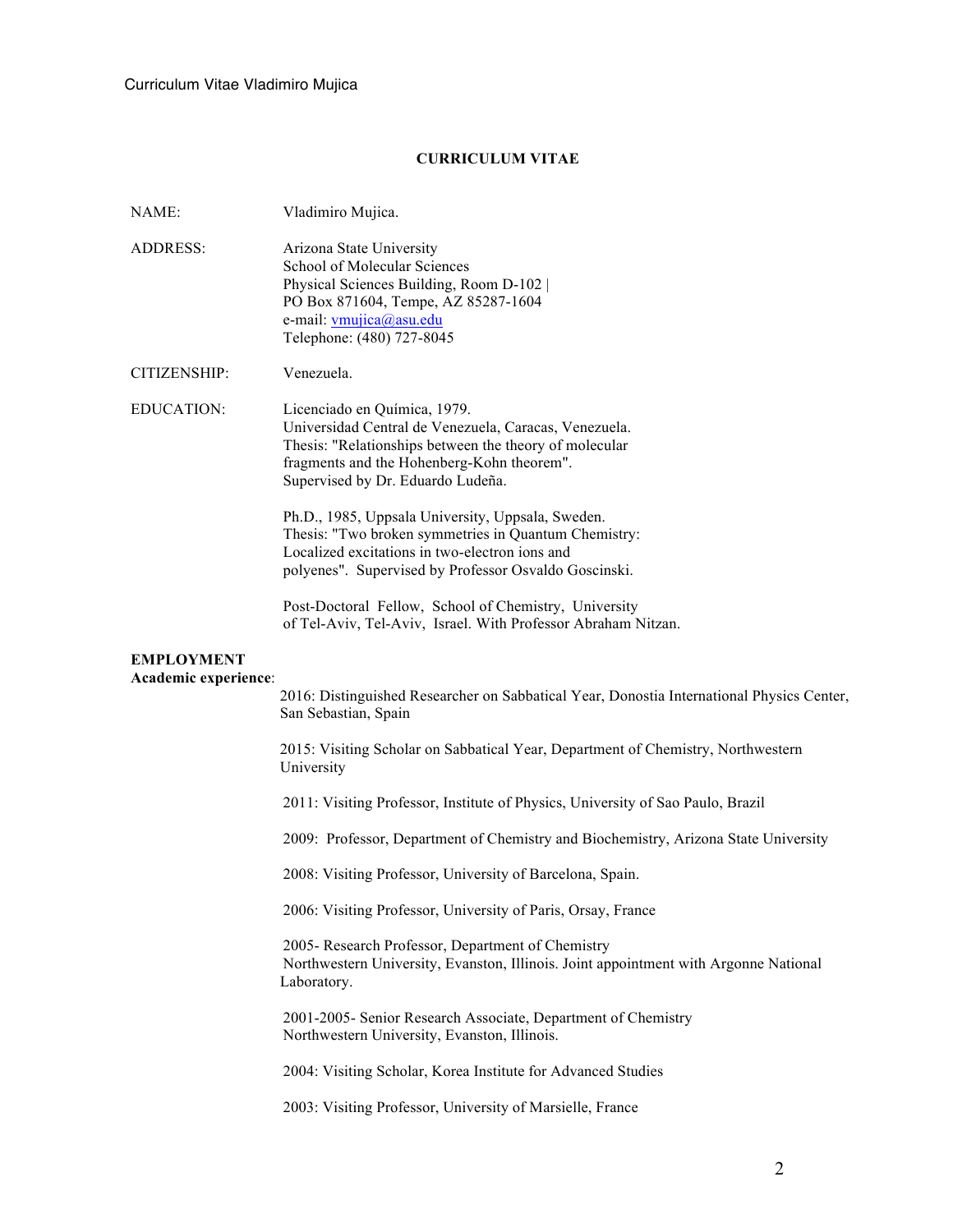2004: Visiting Professor, Department of Quantum Chemistry, Uppsala University, Sweden.

2001: Visiting Professor, Department of Quantum Chemistry, Uppsala University, Sweden.

1998-2001: Visiting Professor, Department of Chemistry, Northwestern University, Evanston, Illinois.

1997- Universidad Central de Venezuela, Professor of Chemistry

1994, 1995, 1996: Visiting Scholar, Northwestern University, Evanston, Illinois.

1993: On Sabbatical leave. Northwestern University, Evanston, Illinois.

1992- Universidad Central de Venezuela, Associate Professor

1991: Invited Professor. Fritz Haber Institüt, Berlin, Germany.

1989- Collaborator in the Groups of Theoretical Chemistry and Molecular Physics. Instituto Venezolano de Investigaciones Científicas.

1986-1992 Assistant Professor, Universidad Central de Venezuela.

1988: Invited Professor, Uppsala University, Sweden.

1987-1988 : Invited Professor School of Chemistry, University of Tel-Aviv.

1980-1986: Instructor Professor, Universidad Central de Venezuela. On leave in Uppsala, Sweden.

1979-1980: Instructor, Universidad Central de Venezuela.

#### **Administrative and Service**:

(2016) Member Committee of Visitors NSF, Chemistry Division

2010-present Associate Director PSM in Nanoscience, ASU

2011-present member Graduate Committee, School of Molecular Sciences, ASU

2015-present Member ASU Senate

1996-1999 Chairman of the National Commission for Oil Research, Venezuela.

1994-1995 Member of the Interamerican Committee of Science and Technology of the Organization of American States.

1994-1999 Member of the Board of Directors of the National Research Council, Venezuela.

1994-1996 Member of the Faculty Board, Facultad de Ciencias, Universidad Central de Venezuela.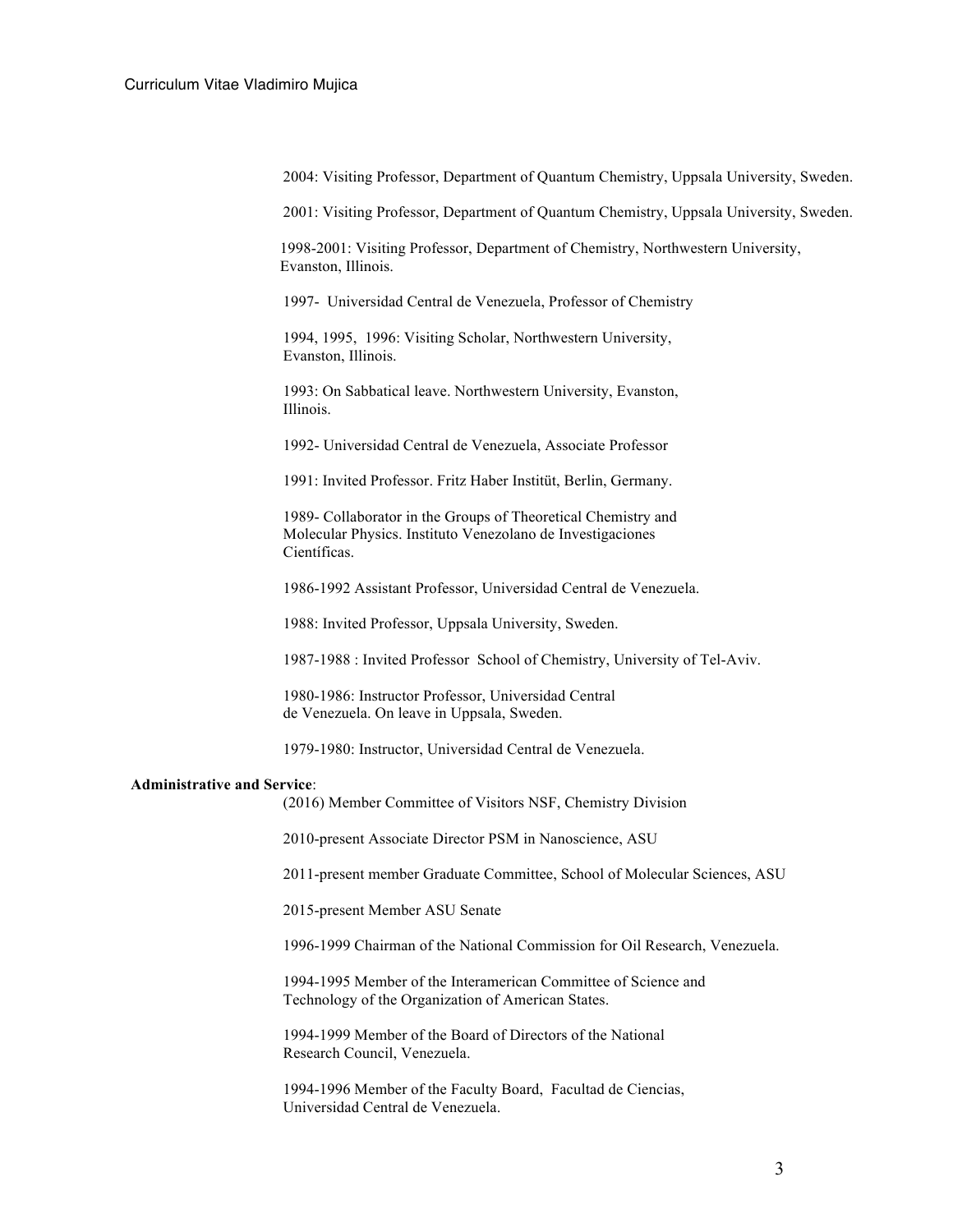|                                  | 1993-1997 Chairman of the Chemistry Graduate School Board<br>Facultad de Ciencias, Universidad Central de Venezuela.                                                                                                                                                         |
|----------------------------------|------------------------------------------------------------------------------------------------------------------------------------------------------------------------------------------------------------------------------------------------------------------------------|
|                                  | 1992-1994 Member of the Department Board, Facultad de<br>Ciencias, Universidad Central de Venezuela.                                                                                                                                                                         |
|                                  | 1988-1992 Coordinator of the Group of Theoretical Chemistry,<br>Facultad de Ciencias, Universidad Central de Venezuela.                                                                                                                                                      |
|                                  | 1988- Member of the Chemistry Graduate School Board<br>Facultad de Ciencias, Universidad Central de Venezuela.                                                                                                                                                               |
|                                  | 1989- Coordinator of the Research Committee<br>Facultad de Ciencias, Universidad Central de Venezuela.                                                                                                                                                                       |
|                                  | 1990-1992 Member of the Faculty Board, Facultad de<br>Ciencias, Universidad Central de Venezuela.                                                                                                                                                                            |
| <b>COURSES</b><br><b>TAUGHT:</b> | Thermodynamics (Undergraduate)                                                                                                                                                                                                                                               |
|                                  |                                                                                                                                                                                                                                                                              |
|                                  | Introductory Statistical Mechanics and Chemical Kinetics<br>(Undergraduate).                                                                                                                                                                                                 |
|                                  | Introductory Quantum Chemistry. (Undergraduate).                                                                                                                                                                                                                             |
|                                  | Chemical Kinetics (Graduate).                                                                                                                                                                                                                                                |
|                                  | Advanced Quantum Chemistry (Graduate).                                                                                                                                                                                                                                       |
|                                  | Stochastic processes (Graduate).                                                                                                                                                                                                                                             |
|                                  | Molecular Spectroscopy (Graduate)                                                                                                                                                                                                                                            |
|                                  | <b>Statistical Thermodynamics (Graduate)</b>                                                                                                                                                                                                                                 |
|                                  | Assistant as undergraduate student in courses of Mathematical<br>Methods for Chemists, Inorganic Chemistry, Modern Physics,<br>Physical Chemistry and Introductory Quantum Chemistry, at the<br>Faculty of Sciences, Universidad Central de Venezuela, from 1977 to<br>1979. |
| <b>PUBLICATIONS:</b>             |                                                                                                                                                                                                                                                                              |
| <b>Articles</b>                  | (1) E.Ludeña and V.Mujica<br>"Virial Fragments and the Hohenberg-Kohn Functional",<br>Int.J.Quant.Chem., 21(1982)927.                                                                                                                                                        |
|                                  |                                                                                                                                                                                                                                                                              |

(2) V.Mujica, O.Goscinski and E.Sangfelt "Electron Correlation in Doubly Excited States of Helium and Extensions to Beryllium and Magnesium", Chem.Phys., 87(1984)473.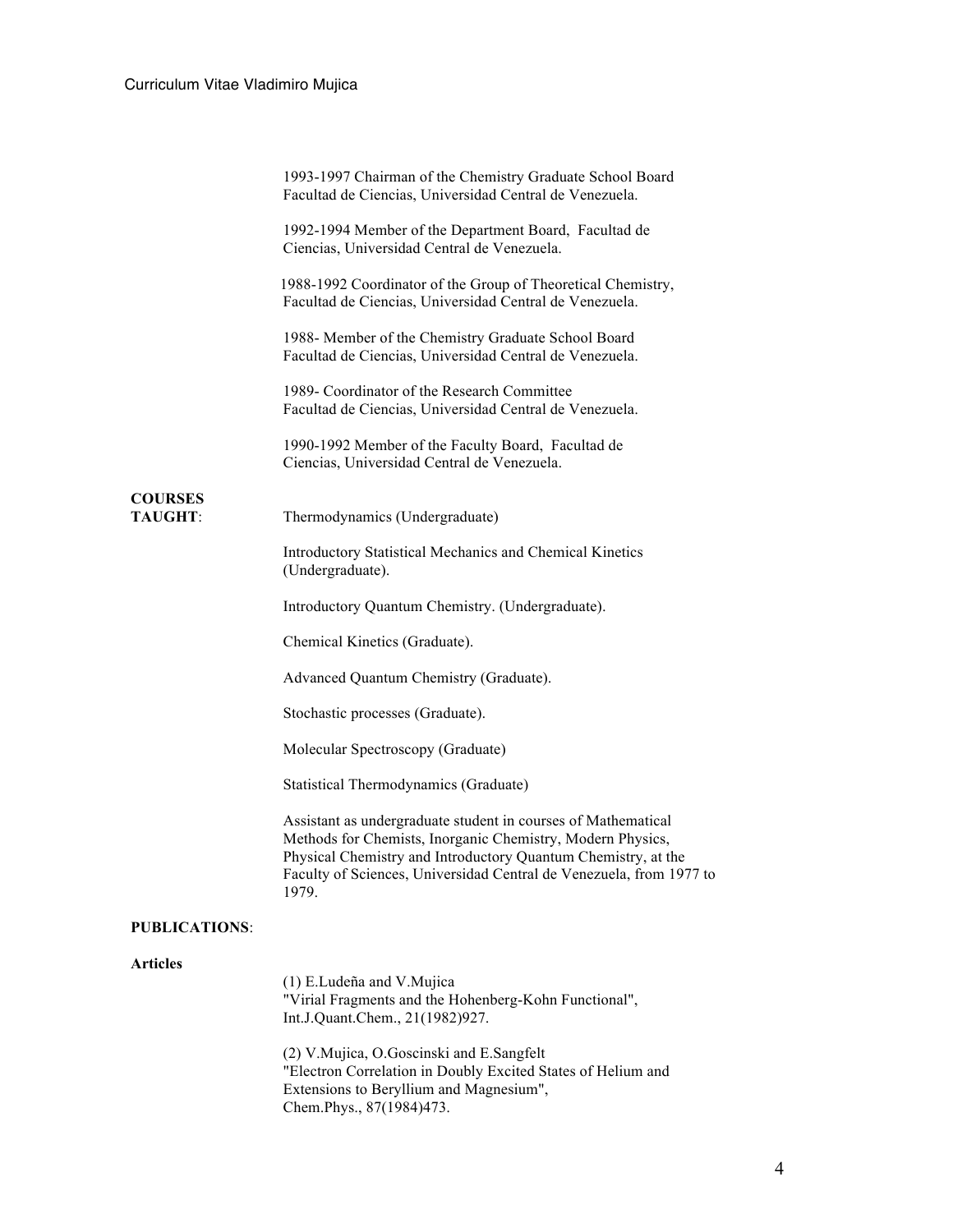(3) V.Mujica, N.Correia and O.Goscinski "Fermion-propagator Calculations of Excitations in Polyenes using a Heisenberg (XYZ) Hamiltonian, I. Formalism and Parametrization", Phys.Rev. B 32(1985)4178.

(4) V.Mujica, N.Correia and O.Goscinski "Fermion-propagator Calculations of Excitations in Polyenes using a Heisenberg (XYZ) Hamiltonian, II. Applications to Large Systems", Phys.Rev. B 32(1985)4186.

(5) O.Goscinski and V.Mujica "Adiabatic Coordinate Separation and Large N-dimensional Limit in Two-Electron Ions", Int.J.Quant.Chem., 24(1986)897.(6) O.Goscinski and V.Mujica "Adiabatic Separation, Broken Symmetries and Geometry Optimization", R.Erdahl, V.H.Smith (eds.), "Density Matrices and Density Functionals", (1987)597, D.Reidel Pub. Co.

(7) V.Mujica, Y.Li and O.Goscinski "Dynamic Coordinate Separation and State-dependent Potentials. An Analysis of Localization in Helium", Chem.Phys. 112(1987)159.

(8) V.Mujica

"Some Physico-Chemical Aspects of Conducting Polymers". Proceedings of the Venezuela-Italia Workshop "Innovation and Technological Training in Polyolefins", Caracas (1989)

(9) G. Doyen, D. Drakova, Mujica V and M. Scheffler Theory Of The Scanning Tunneling Microscope Phys Status Solidi A 131: (1) 107-108 May 16 1992

(10) E.Ludeña and V.Mujica, "Kohn-Sham Theory and N-representability". J.Mol.Struct.(Theochem) 210(1990)9.

(11) M.García-Sucre and V.Mujica "Regional Virial Relations for Arbitrary Subsystems of Particles of a Molecule with Nuclear Motion Quantum Mechanically Described". Int.J.Quantum Chem. Quantum Chemistry Symp. 24(1990)375.

(12) B.Carmeli, V.Mujica, A.Nitzan, "Dynamics of Multidimensional Barrier Crossing in the Overdamped Limit". Ber.Bunsenges.Phys.Chem., 95(1991)319

(13) E.S.Kryachko, E.V.Ludeña and V.Mujica "Toward a Non-Born-Oppenheimer Density Functional Theory". Invited contribution to the International Workshop on Condensed Matter Theories, Italy, June 1990. Condensed Matter Theories, S.Fantoni, S.Rosati (eds.), Plenum Press (1991) New York.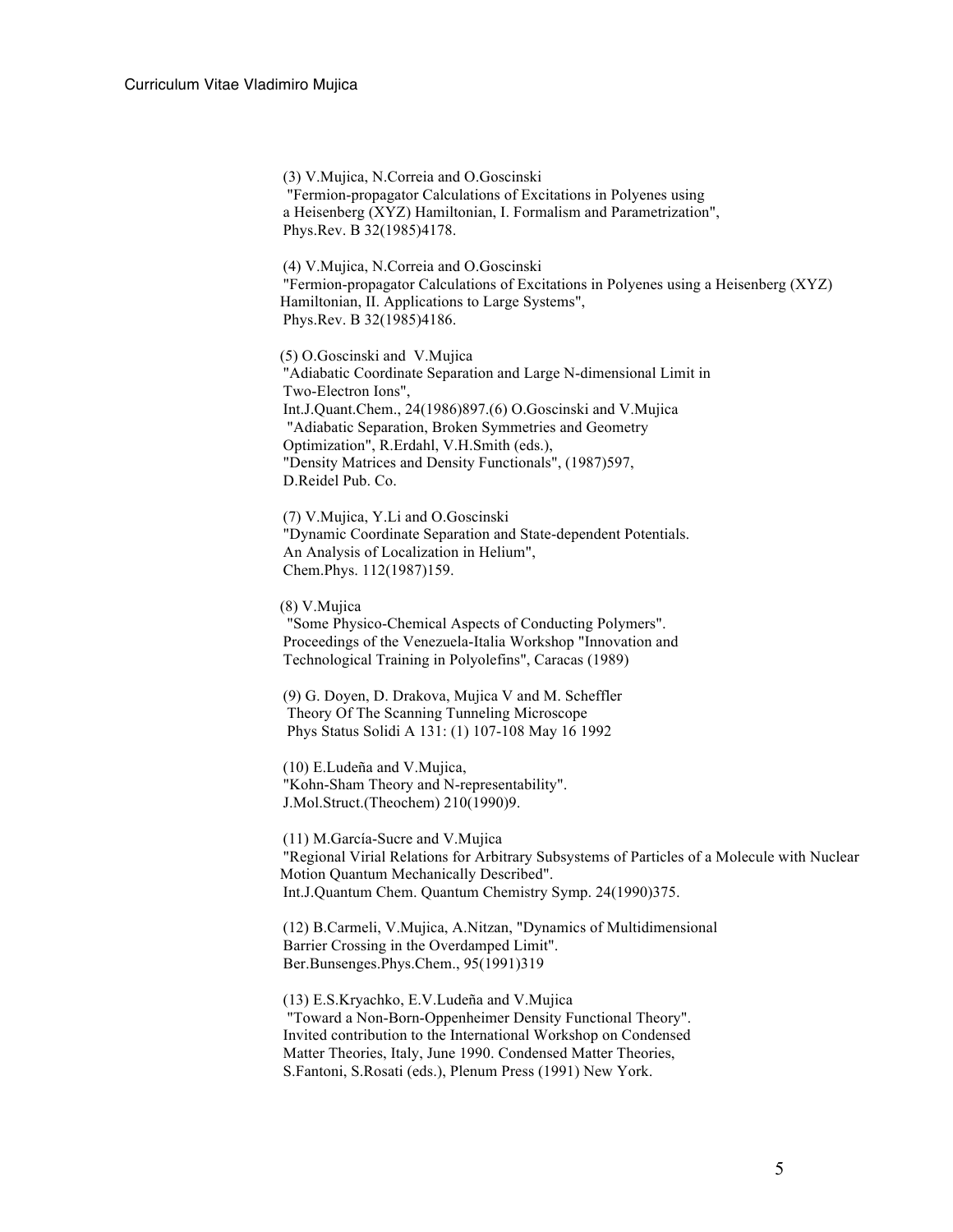(14) V.Mujica, "Some Theoretical Aspects of Electroactive Polymers". Invited conference to the International Symposium on Applied Theoretical Chemistry, Havana, Cuba, Julio 1990. "Trends in Applied Theoretical Chemistry", L.A.Montero, Y.G.Smeyers (eds.), Kluwer Academic Publishers, Dordrecht (1992).

(15) E.S.Kryachko, E.V.Ludeña and V.Mujica "Non-Born-Oppenheimer Density Functional Theory". Int.J.Quantum Chem., 40(1991)589.

(16) V.Mujica, M.García Sucre and Y.Aray "Regional Virial in Diatomic Molecules. Two criteria for defining zero-flux dividing surfaces". J.Mol.Struct., Theochem. 254(1992)125.

(17) E.S.Kryachko, E.V.Ludeña and V.Mujica "Density Functional Theory in the Context of Local-Scaling Transformations and its Prospects for Applications in Catalysis". "Quantum Chemistry Approaches to Chemisorption and Heterogeneous Catalysis", F.Ruette (ed.), Kluwer Academic Publishers, Dordrecht (1992).

(18) G. Sánchez, Z.Brito, G.Perdomo and V.Mujica. "The Thermal Behavior of Cured Epoxy-Resins. The Influence of Metallic Fillers." Polymer Degradation and Stability 40(1992)109

(19) V.Mujica, and G.Doyen. A Green's Function Calculation of the Zero-Voltage STM Resistance of a One-Dimensional Chain Coupled to Two Jellium Surfaces" Int. J. Quantum Chem. Suppl. 27(1993)687.

(20) M. García Sucre, J. L. Paz, E. Squitieri, and V. Mujica. "Intramolecular Coupling Effect in the Refractive Index for a Simple Three-Level Model of Molecules Diluted in Water" Int. J. Quantum Chem. Symp. 27(1993)699.

(21) E. Squitieri, M. García Sucre, J. L. Paz, and V. Mujica "The Effect of Vibronic Coupling on the First and Second Order Electric Susceptibility in a Simple Model of a Molecule" Optica pura y aplicada, 26(1993)195.

(22) J. L. Paz, M. García Sucre, E. Squitieri, and V.Mujica "The Effect of Intramolecular Coupling on the Optical Susceptibilities of a two-level molecule" Chemical Phys. Lett. 217(1994)333-341.

(23) V.Mujica, M.Kemp and M.Ratner "Effect of Disorder on the STM Current of a One-Dimensional Chain" Abstracts of Papers of the American Chemical Society, 1993, Vol. 206, Iss August, pp 134-PHYS.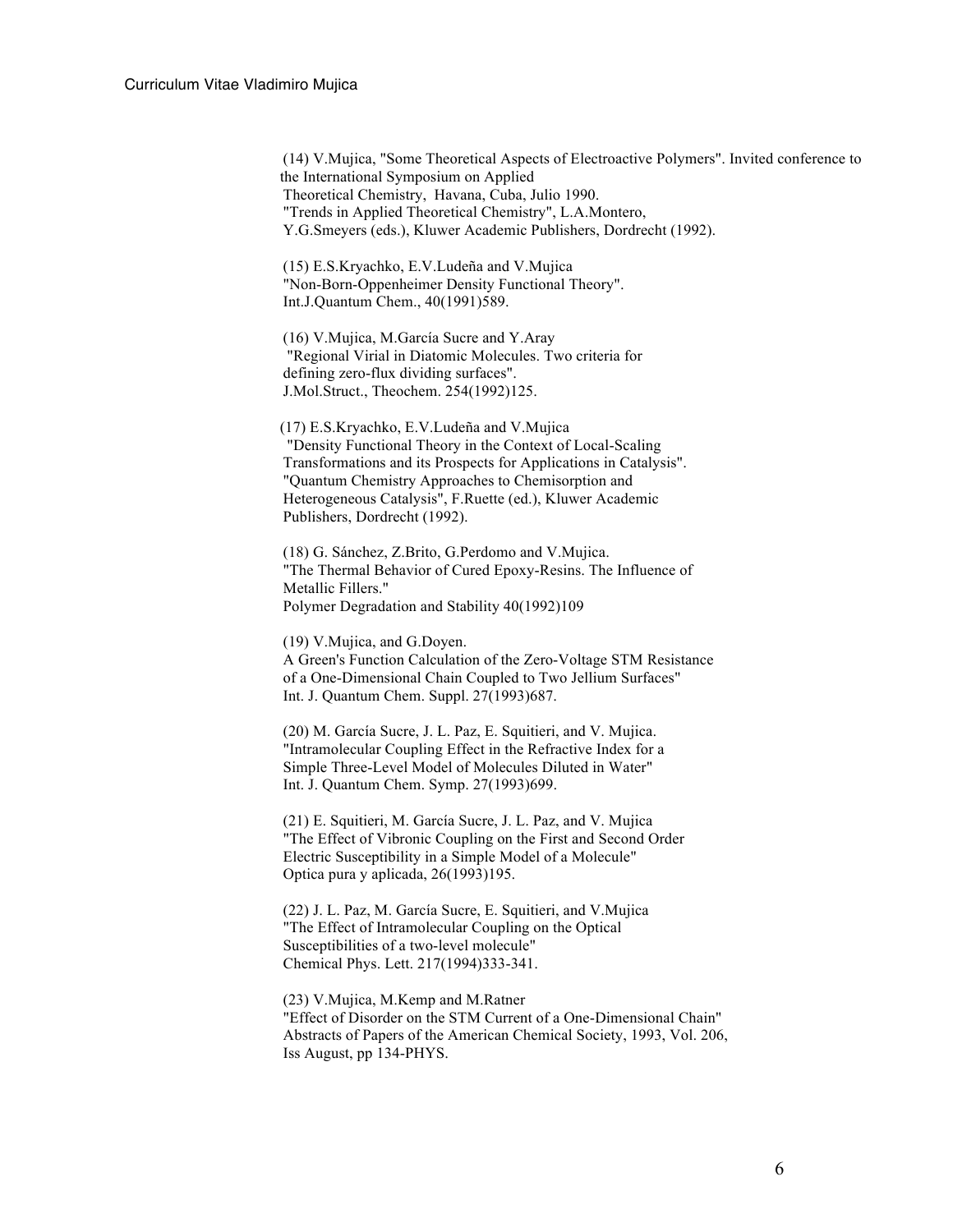(24) M.Kemp, V.Mujica and M.Ratner "Effect of Dimensionality on the STM current of Disordered Molecular Systems" Abstracts of Papers of the American Chemical Society, 1993, Vol. 206, Iss August, pp 135-PHYS.

(25) A.Cheong, A.Roitberg, V.Mujica and M.Ratner "Resonances and Interference Effects on the Effective Electronic Coupling in Electron Transfer" J.Photochem. and Photobio. A: Chem., 82(1994)81-86.

(26) E. Squitieri, M. García Sucre, J. L. Paz, and V. Mujica "Refractive index in a dilute solution of molecules with intramolecular coupling up to third order in the external field" Mol. Phys. 82(1994)227.

(27) M.García Sucre, E.Squitieri, J.L.Paz and V.Mujica "Absorptive and dispersive processes in a two-level molecule with intramolecular coupling and non-zero permanent dipole moment" J.Phys. B, 27(1994)4945-4972

(28) V.Mujica, M. Kemp and M. A. Ratner "Electron Conduction in Molecular Wires. (I) A Scattering Formalism". J. Chem. Phys. 101(1994)6849-6855.

(29) V.Mujica, M. Kemp and M. A. Ratner "Electron Conduction in Molecular Wires. (II) Applications". J. Chem. Phys. 101(1994)6856-6864.

(30) M.Kemp, V.Mujica and M.Ratner "Molecular Electronics: Disordered Molecular Wires". J. Chem. Phys. 101(1994)5172-5178.

(31) V.Mujica.

"STM Molecular Imaging of Disordered Molecular Wires" In: "Surfactants in Solution", A.Chattopadhyay and K.L.Mittal (eds.). Marcel Dekker, Inc. New York (1996).

(32) M.Kemp, A. Roitberg, V.Mujica, T.Wanta and M.A.Ratner "Molecular wires: Extended couplings and disorder effects". J. Phys. Chem., 100(1996)8349-8355

(33) V. Mujica, M.Kemp, A.Roitberg and M.A.Ratner "Current-Voltage characteristics of molecular wires. Eigenvalue staircase, Coulomb blockade, and rectification" J. Chem. Phys., 104(1996)7296-7305.

(34) V.Mujica, M.Kemp, A.Roitberg and M.A.Ratner "A model for Coulomb interaction in electron transport in onedimensional mesoscopic devices". In: *Condensed Matter Theories 11* . E.V. Ludeña, P.Vashishta and R.F. Bishop (eds.), Nova Science Publishers, Commack, N.Y. (1996).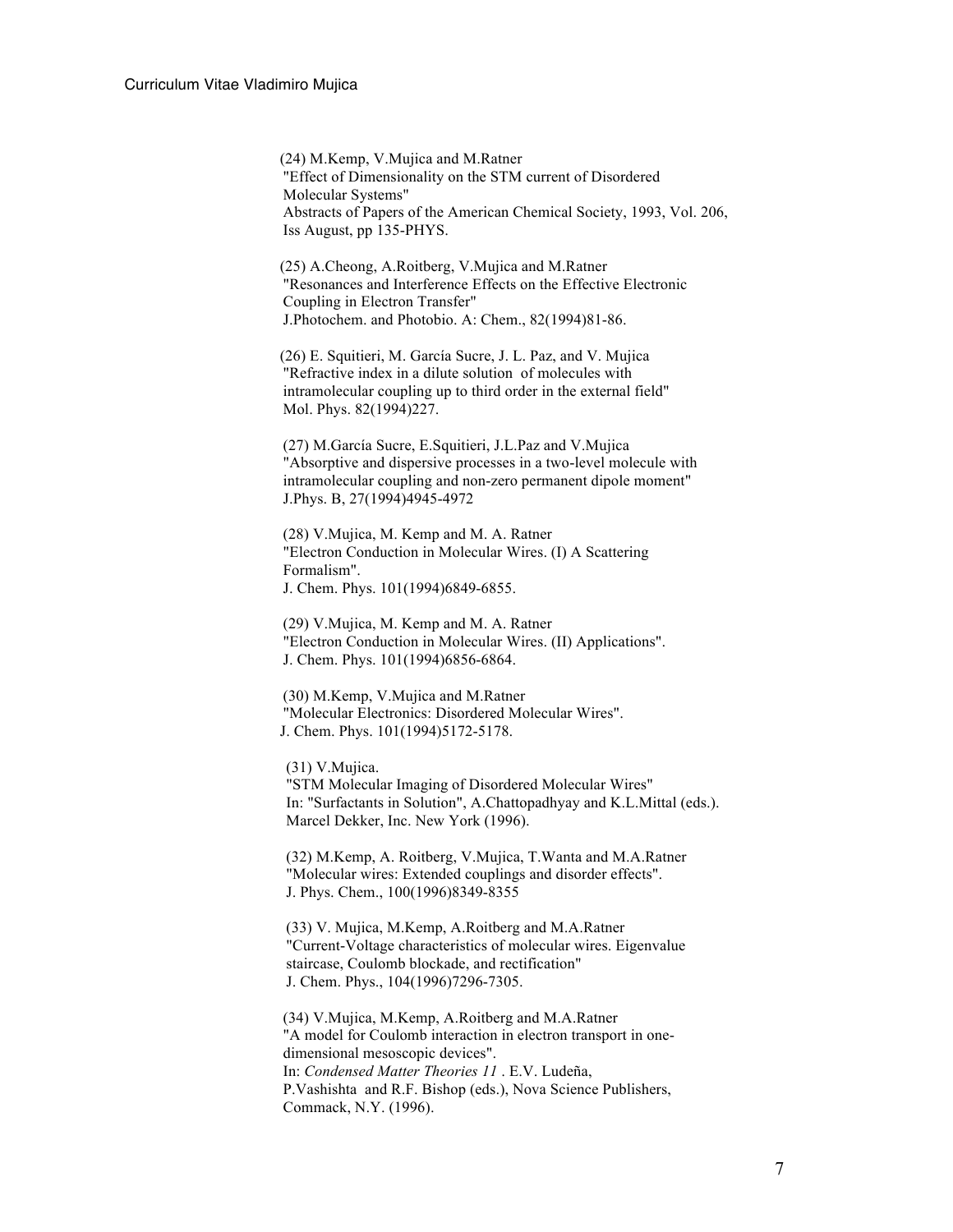(35) J. Castillo, S.Goncalves, A. Fernández and V. Mujica "Applications of photothermal displacement spectroscopy to the study of asphaltenes adsorption" Optics Communications 145,(1997)69-75.

(36) M. Kemp, V. Mujica, A. Roitberg, Y. Mao and M. A. Ratner "Molecular wires: Resonances, staircases, rectification, bonding and speculation". In: *Atomic and Molecular Wires*. C. Joachim and S. Roth (eds.), Kluwer Academic Publishers. The Netherlands (1997).

(37) W. B. Davis, M. R. Wasielewski, M. A. Ratner, V. Mujica and A. Nitzan "Electron transfer rates in bridged molecular systems: A phenomenological approach to relaxation". J. Phys. Chem. A, 101(1997)6158-6164.

(38) M. Olson, Y. Mao, T. Windus, M. Kemp, M.A. Ratner, N. León and V. Mujica "A conformational study of the influence of vibrations on electronic conduction in molecular wires". J. Phys. Chem. B, 102(1998)941-947.

(39) V.Mujica, and M.Kemp "Electron transfer and molecular conductance: Similarities, differences and continua" Abstracts of Papers of the American Chemical Society, 1998, Vol. 215, Iss March, pp 289-PHYS.

(40) A. Roitberg, V.Mujica and M.A.Ratner "Molecular wires: Computation of the conductance decay length" Abstracts of Papers of the American Chemical Society, 1998, Vol. 215, Iss March, pp 290-PHYS.

(41) Mark A. Ratner, Bill Davis, Mathieu Kemp, Vladimiro Mujica, Adrian Roitberg and Sophia Yaliraki. "Molecular wires: Charge Transport, Mechanisms and Control". Annals of the New York Academy of Sciences, 852(1998)22.

(42) J. Castillo, A. Fernández and V. Mujica "Application of photothermal spectroscopy to water-surfactant systems near CMC" Mikrochimica Acta 130(1998)105.

(43) M. Kemp, V. Mujica and M. A. Ratner "Molecular Wire Interconnects: Chemical Structural Control, Resonant Tunneling and Length Dependence" VLSI Design, vol. 8, no. 1-4 , pp. 65-74, 1998. doi: 10.1155/1998/73516

(44) V. Mujica, A. Nitzan, Y. Mao, W. Davis, M. Kemp, A. Roitberg and M.A. Ratner "Electron transfer in molecules and molecular wires: Geometry dependence, coherent transfer and control". Advances in Chemical Physics Series, 107(1999),403.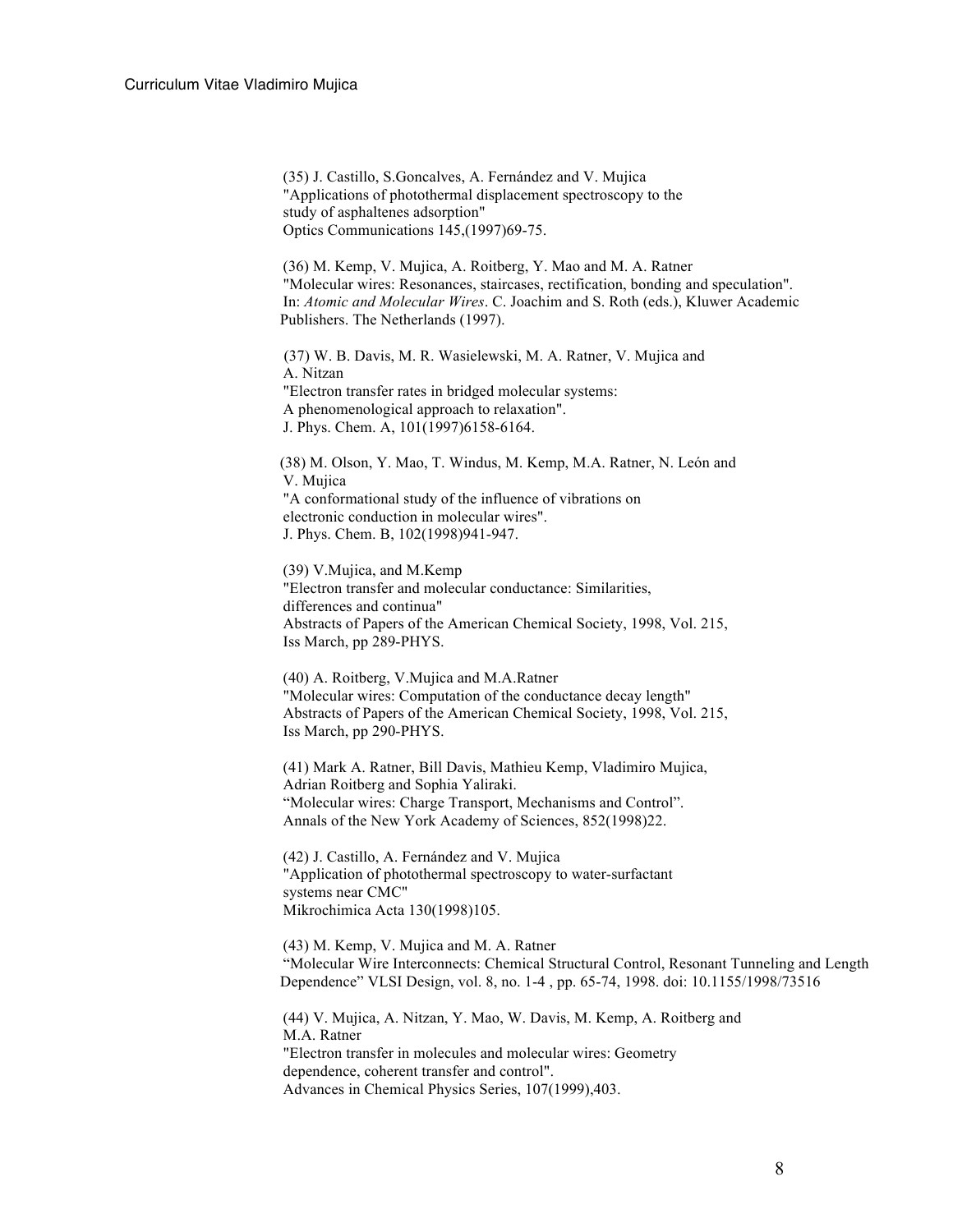(45) V. Mujica, M. Malaver, and F. Ruette "A semi-empirical quantum chemical study of some local aspects of ionic conduction in poly(ethylene oxide): Ion motion and rotational barriers".

Journal of Physical Chemistry A 103(1999)89.

(46) R. Pino and V. Mujica "Non Born-Oppenheimer corrections in an exactly solvable model of the hydrogen ion molecule". Journal of Physics B At. Mol. 31(1998)4537.

(47) Natalia León, Pedro Nieto and Vladimiro Mujica "Estimación del tiempo de residencia de un electrón en un alambre molecular" Ciencia 9 (2001) 383.

(48) S.N.Yaliraki, A.E.Roitberg, C.González, V.Mujica and M.A.Ratner "The injecting energy at molecule/metal interfaces: implications for conductance of molecular junctions from an *ab initio* molecular description". J. Chem. Phys. 111(1999)6997.

(49) J. Castillo, J. Hung, A. Fernández and V. Mujica "Nonlinear Optical Effects in Asphaltene Solutions", in Power-Limiting Materials and Devices. Christopher M. Lawson, Editor, Proceedings of SPIE 3789 (1999) 148-154.

(50) V. Mujica, E. Squitieri and P. Nieto "Generalized virial partitions and the one-particle density matrix". J Mol Struc-Theochem 501(2000)115-123.

(51) V. Mujica, A. Roitberg and M.A.Ratner "Molecular wire conductance: Electrostatic potential spatial profile". J. Chem. Phys. 112(2000)6834.

(52) Vladimiro Mujica, Pedro Nieto, Luis Puerta, and Sócrates Acevedo. "Caging of Molecules by Asphaltenes. A Model for Free Radical Preservation In Crude Oils Based on Intermolecular Energies of PAH" Energy and Fuel 14(2000)632.

(53)V. Mujica , C. Mina , and M. A. Ratner Bond breaking and molecular conductance. ABSTR PAP AM CHEM S 220: U213-U213 Part 2 AUG 20 2000

 (54)Mujica V, Ratner MA, Nitzan A Molecular interconnects: Bridge building for charges. ABSTR PAP AM CHEM S 220: U233-U233 Part 2 AUG 20 2000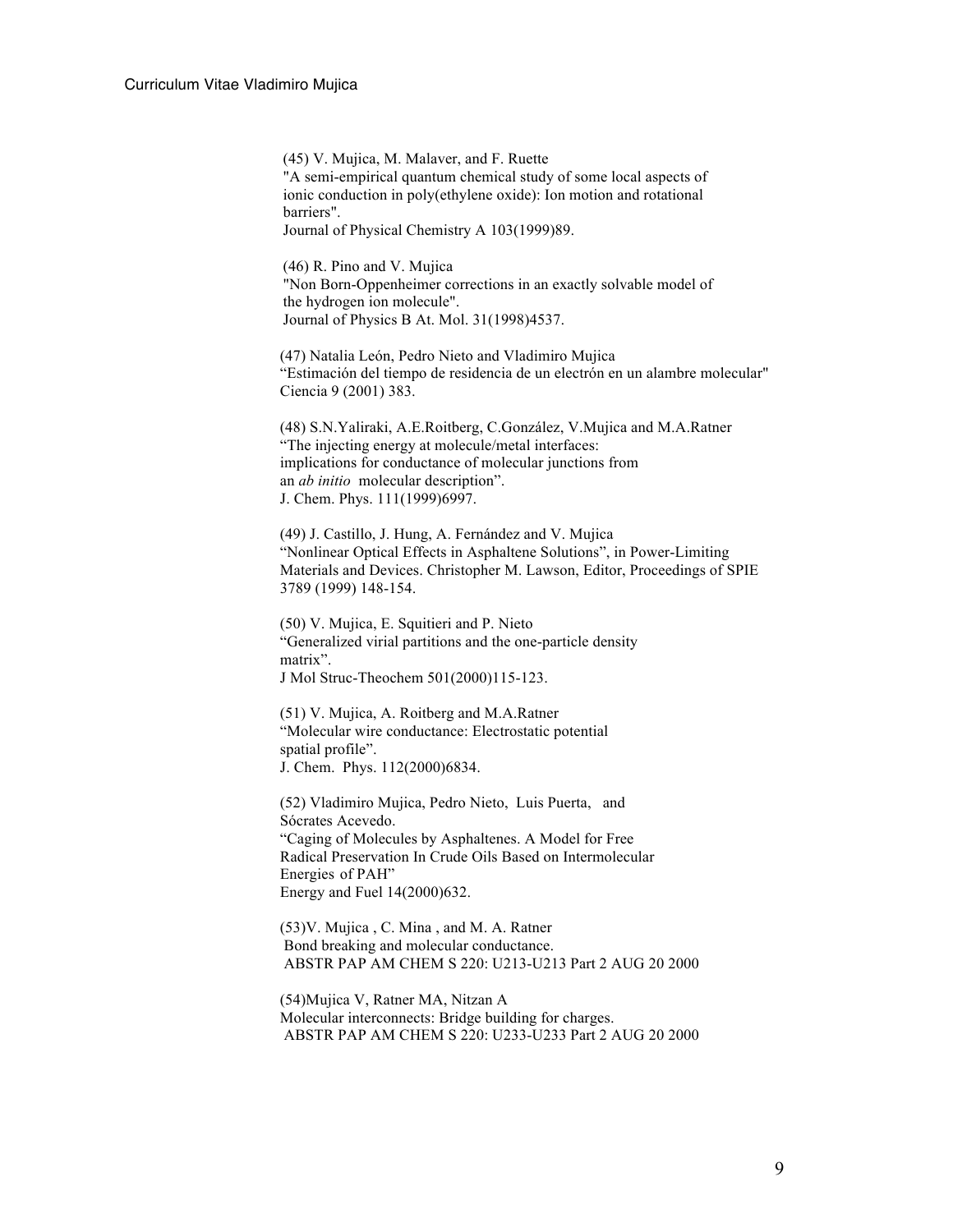(55)J. Castillo, J.Hung, A.Fernández and V.Mujica "Evidences of asphaltene aggregation in non linear response of solutions". Fuel 80 (2001) 1239.

(56) Vladimiro Mujica "Molecular Wires As Mesoscopic Systems**:** Similarities and Some Important Differences". Rev. Mex. Fis. 47 (2001) 59 Suppl. 1

(57) V. Mujica and M. A. Ratner "Current-Voltage characteristics of tunneling molecular junctions for offresonance injection". Chem. Phys. 264 (2001) 365.

(58) R. Erik Holmlon, Rainer Haag, R. F. Ismagilov, V. Mujica, M. A. Ratner, M. A. Rampi, and G. Whitesides. "Correlating Electron Transport and Molecular Structure in Organic Thin Films". Angew. Chem. Int. Edit. 40 (2001) 2316.

(59) Vladimiro Mujica, and Mark A. Ratner Injection issues at molecular solid interfaces: Potential fields, disorder, and binding. Abstr. Pap. Am. Chem. S 222: 79-Coll Part 1 Aug 2001

(60) Vladimiro Mujica, Abraham Nitzan and Mark A. Ratner "Molecular Rectification: Why is it so rare". Chem. Phys. 281 (2002) 147.

(61) T. Cusati, J. L. Paz, E. Squitieri, M.C. Salazar, A.J. Hernandez and V. Mujica "Four-Wave Mixing Spectroscopy Of A Two-Level System With Intramolecular Coupling. The Effect Of Relaxation Times". Mol Phys 100(2002)1587.

(62) Carlos González, Vladimiro Mujica and Mark A. Ratner "Modeling The Electrostatic Potential Spatial Profile Of Molecular Junctions. The Influence Of Defects And Weak Links". Ann NY Acad Sci 960(2002)163.

(63) Vladimiro Mujica, Osvaldo Goscinski and M. A. Ratner "The role of electronic correlation in coherent mesoscopic transport". Int. J. Quantum Chem. 90 (2002) 14.

(64) Michael L. Chabinyc, Xiaoxi Chen, R. Erik Holmlin, Heiko Jacobs, Hjalti Skulason, C. Daniel Frisbie, Vladimiro Mujica, Mark A. Ratner, Maria Anita Rampi,and George M. Whitesides "Molecular Rectification in Self-Assembled Monolayer Junctions" J. Am. Chem. Soc. 124 (2002) 11730

(65) Aileen Loszán, Pedro Nieto, Sócrates Acevedo, and Vladimiro Mujica "A Spin Polarization Transfer Approach to Intermolecular Interactions Between Hydrocarbon Aromatic Compounds and Free Radicals". J. Phys. Chem. A 106 (2002) 10374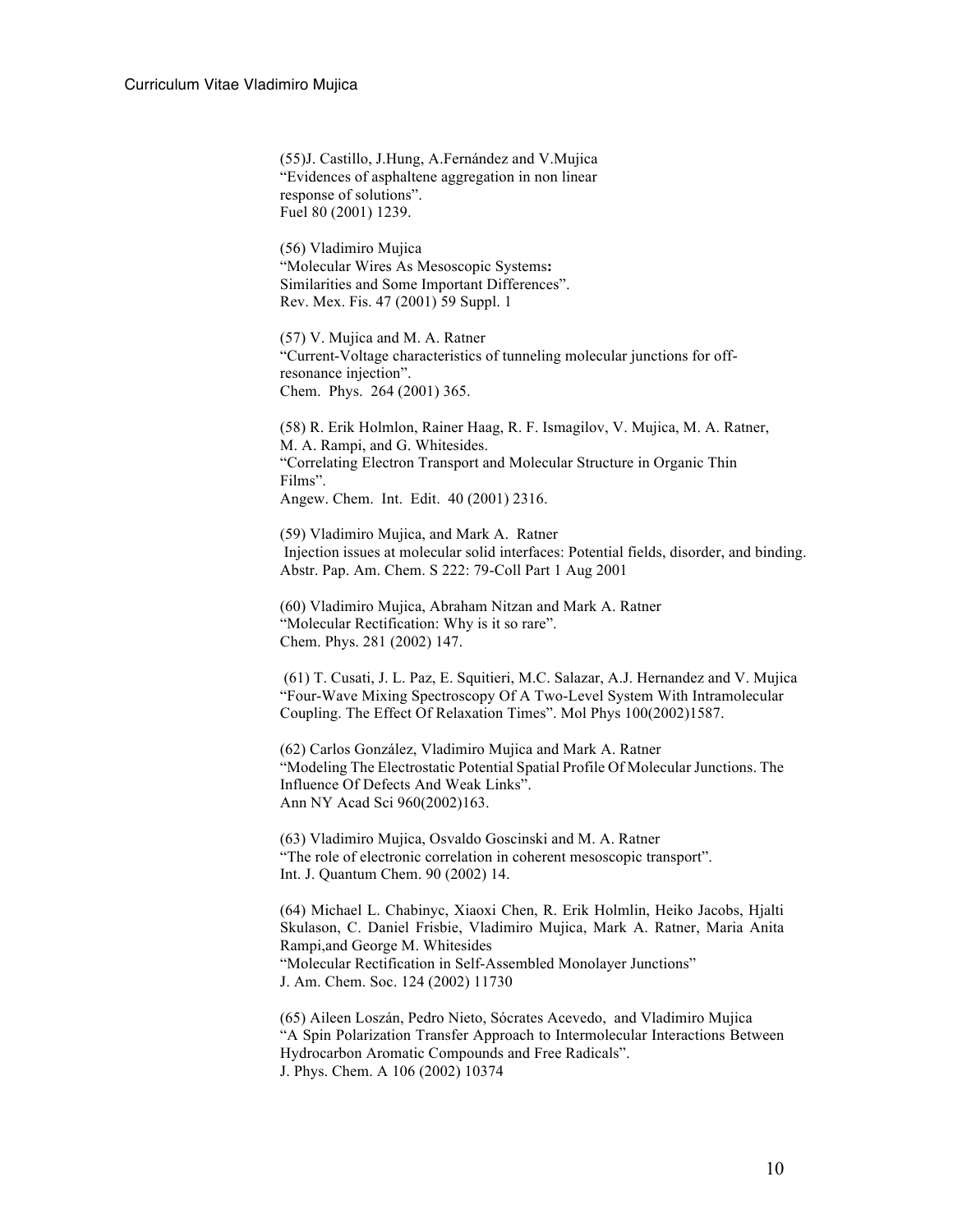(66) Arne Keller, Osman Atabek, Mark Ratner and Vladimiro Mujica "Laser-assisted conductance of molecular wires" J. Phys. B: At. Mol. Opt. Phys. 35 (2002) 4981

(67) Vladimiro Mujica and Mark A. Ratner "Molecular Conductance Junctions: A Theory and Modeling Progress Report." Handbook of Nanoscience, Engineering, and Technology, W. A. Goddard, III, D. W. Brenner, S. E. Lyshevski and G. J. Iafrate (eds) (CRC Press, New York 2003).

(68) Vladimiro Mujica, Abraham Nitzan, Supriyyo Datta, Mark A. Ratner, and C. P. Kubiak. "Molecular Wire Junctions: Tuning The Conductance".

J. Phys. Chem. B 107 (2003) 91.

(69) Emilio Squitieri, María Gorayeb, José Luis Paz and Vladimiro Mujica "Inclusion of non-orthogonality on the valence bond charge transfer model for nonlinear optical properties of push-pull molecules" Mol. Phys., 101 (2003) 1805.

(70) Lorenzo Echevarría, Pedro Nieto, Héctor Gutiérrez, Vladimiro Mujica y Manuel Caetano "SHG of ultrathin films of metal porphyrins on BK7 glass in total internal reflection geometry: Theory and Experiments" J. Phys. Chem. B 107 (2003) 9332.

(71) Simon-Manso Y, Gonzalez C, Mujica V, et al. "A simple theoretical model to study the voltage dependence of the electronic structure of phenyl ethylene oligomers" Ann. NY Acad. Sci. 1006 (2003) 68.

(72) G. León, O. Rendon, H. M. Pastawski, V. Mujica and E. Medina "Entangled electronic state via an interacting quantum dot" Europhys. Lett., 66 (2004) 624.

(73) I. Urdaneta, A. Keller, O. Atabek and V. Mujica "Laser-assisted conductance of molecular wires. Two-photon Contribution" Int. J. Quantum Chem. 99 (2004) 460.

(74) C. Gonzalez, Y. Simón-Manso, J. Batteas, M. Marquez, M. A. Ratner and V. Mujica

"A quasi-molecular approach to the conductance of molecule-metal junctions: Theory and application to voltage-induced conductance switching" J. Phys. Chem. B 108 (2004) 18414.

(75) R. Guyon, T. Jonckheere, V. Mujica, A. Crepieux and T. Martin "Current and Noise in a model of an alternating current scanning tunneling microscope molecule-metal junction" J. Chem. Phys., 122 (2005) 144703.

(76) Ines Urdaneta, Arne Keller, Osman Atabek and Vladimiro Mujica "A simple model for laser-electrode interaction and its role in photo-assisted electron transport processes in molecular interfaces." J. Phys. B, 38 (2005) 3779.

(77) C. González, Y. Simón-Manso, M. Márquez-Sánchez and V. Mujica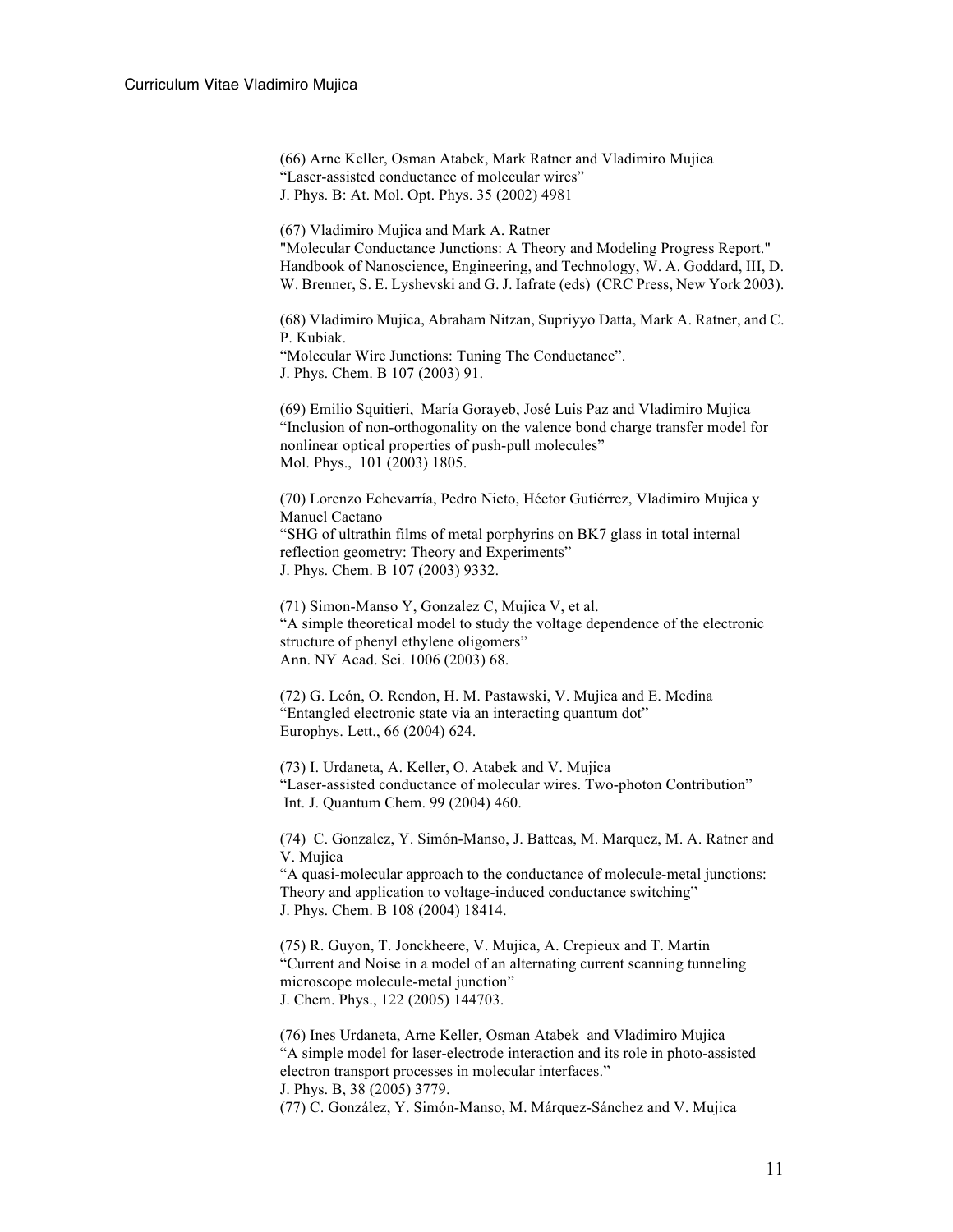"Chemisorption-induced Spin Symmetry Breaking in Gold Clusters and the Onset of Magnetism in Capped Gold Nanoparticles" J. Phys. Chem. B, 110 (2006) 687.

(78) J. A. Guaregua, E. Squitieri and V. Mujica "A Computational Study of the Stability Ratio of Spherical Colloidal Particles" J. Mol. Struct. Theochem. 769 (2006) 165

(79) V. Mujica and M. A. Ratner "Semiconductor/Molecule Transport Junctions: An Analytical Form for the Self-Energies" Chem. Phys. 326 (2006) 197.

(80) V. Mujica, T. Hansen and M. Ratner "An Electronic Cotunneling Model of STM-induced Unimolecular Surface Reactions". CRC Handbook on Nanotechnology and Nanoscience (2007).

(81) R. J. Magyar, Y. Manso, V. Mujica, M. Marquez and C. Gonzalez A Density Functional Study of Magnetism in Bare Gold Nano-Clusters" Phys. Rev. B **75**, 144421 (2007)

(82) S. Yeganeh, M. A. Ratner and V. Mujica "Dynamics of charge transfer: Rate processes formulated with nonequilibrium Green's functions" J. Chem. Phys. 126 (2007) 161103.

(83) F. Michael, C. Gonzalez, V. Mujica, M. Marquez, and M. A. Ratner "Size Dependence of Ferromagnetism in Gold Nanoarticles. Mean Field Results" Phys. Rev. B, 76 (2007) 224409.

(84) I. Urdaneta, A. Keller, O. Atabek and V. Mujica "Laser-induced Nonlinear Response in Photoassisted Resonant Electronic Transport" J. Chem. Phys. 127 (2007) 154110.

(85) V. Mujica, T. Hansen and M. A. Ratner "Non-adiabatic effects in electron tunneling in molecular junctions" Computation in Modern Science and Engineering Vol 2, Pts A and B, AIP Conf Proc. 2 (2007) 235.

(86) L. Puerta, H. Franco, J. Murgich, C. Gonzalez, Y. Simón-Manso and V. Mujica "Dipole Orientation and Surface Cluster Size Effects on Chemisorption-Induced Magnetism: A DFT Study of the Interaction Gold-Thiopolypeptide". J. Phys. Chem. A 112 (2008) 9771.

(87) T. Hansen, V. Mujica, and M. A. Ratner "Cotunneling Model for Current-Induced Events in Molecular Wires" Nano Letters. 8 (2008) 3525.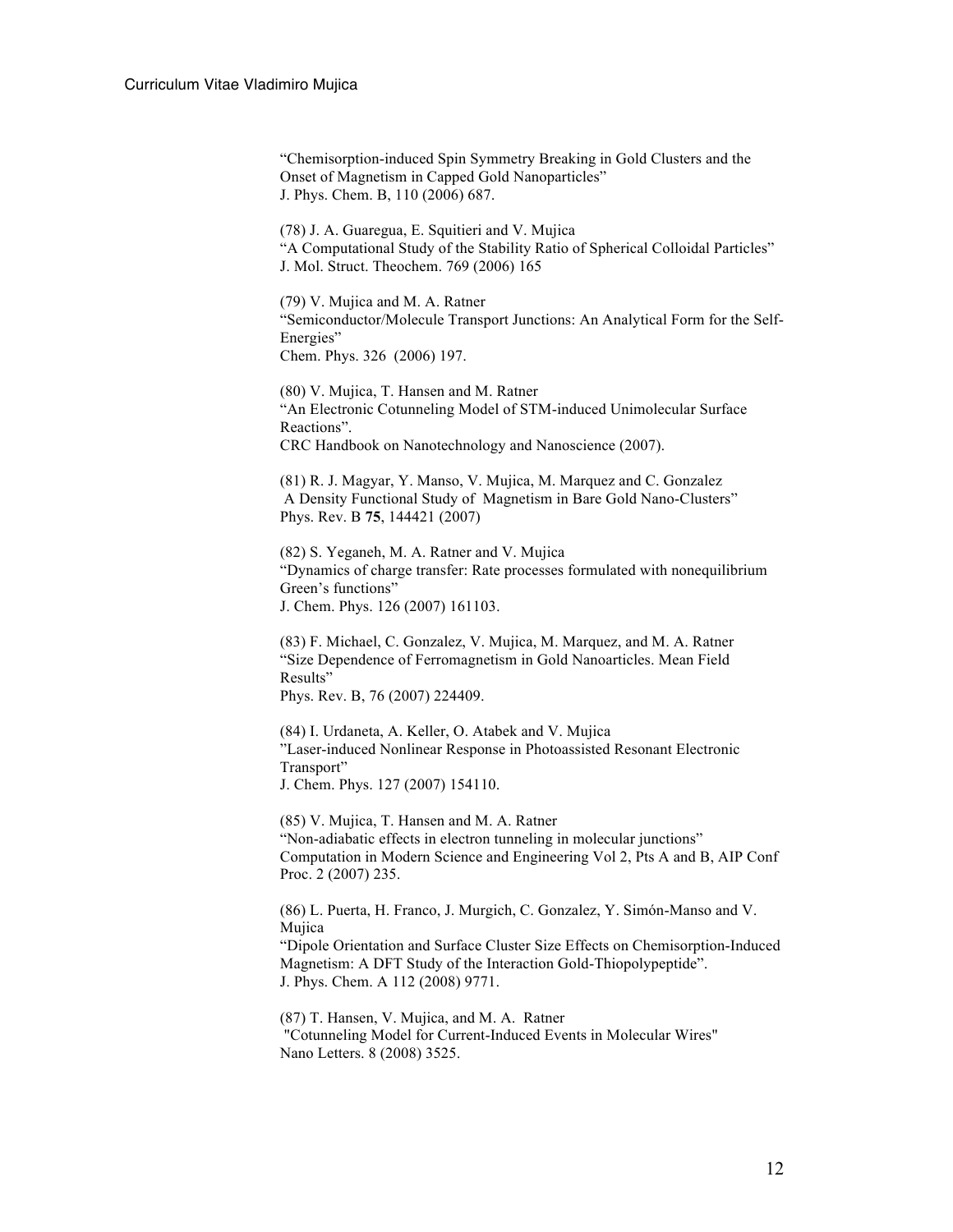(88) V. Mujica and C. González "Quantum Chemistry of Open Systems: Applications to Processes in Molecular Interfaces". In *New Developments in Quantum Chemistry,* A. Hernández (ed.) (Research Signpost 2008).

(89) A. Hasmy, L. Rincón, R. Hernández, V. Mujica, M. Márquez and C. González "On the Formation of Suspended Noble Metal Monatomic Chains". Phys. Rev. B. 78 (2008) 115409

(90) Anthony Musumeci, David Gosztola, Tara Schiller, Nada M. Dimitrijevic,Vladimiro Mujica, Darren Martin and ,Tijana Rajh "SERS of semiconducting nanoparticles  $(TiO<sub>2</sub>)$  hybrid composites)" J. Am. Chem. Soc. 131 (2009) 6040.

(91) Sina Yeganeh, Mark A. Ratner, Ernesto Medina and Vladimiro Mujica "Chiral Electron Transport: Scattering Through Helical Potentials" J. Chem. Phys. 131 (2009) 014707.

(92) Michael D. Shultz, Scott Calvin, Fernando González-Jimenez, Vladimiro Mujica, Blaine C. Alleluia and Everett E. Carpenter, "Gold-Coated Cementite Nanoparticles: An Oxidation-Resistant Alternative to Alpha-Iron" Chem. Mat., 21 (2009) 5594.

(93) Carmen Herrmann, Gemma C. Solomon, Joseph E. Subotnik, Vladimiro Mujica and Mark A. Ratner, "Ghost Transmission: How Large Basis Sets Can Make Electron Transport Calculations Worse" J. Chem, Phys. 132 (2010) 024103.

(94) Gemma C. Solomon, Carmen Herrmann, Thorsten Hansen, Vladimiro Mujica, Mark A. Ratner "Exploring local currents in molecular junctions" Nature Chemistry 2; 223 - 228 (2010)

(95) D. Finkelstein Shapiro, P. Tarakeshwar, , T. Rajh and V. Mujica, "Photoinduced Kinetics of SERS in Bioinorganic Hybrid Systems. A Case Study: Dopamine-TiO<sub>2</sub>. J. Phys. Chem. C 114 (2010) 14642.

(96) Tim Hansen, Thorsten Hansen, Vaida Arcisauskaite, Kurt V. Mikkelsen, Jacob Kongsted and Vladimiro Mujica. "Nonlinear optical effects induced by nanoparticles in symmetric molecules" J. Phys. Chem. C 114 (2010) 20870.

(97) Vladimiro Mujica, Abraham Nitzan and Kurt Mikkelsen "Tribute to Mark Ratner" J. Phys. Chem. B 114 (2010) 20293.

(98) P. Tarakeshwar, D. Finkelstein Shapiro, T. Rajh and V. Mujica, "Quantum Confinement Effects on the Surface Enhanced Raman Spectra of Hybrid Systems Molecule-TiO<sub>2</sub> Nanoparticles". Int. J. Quantum Chem. Sp. Iss. 111 (2011) 1659.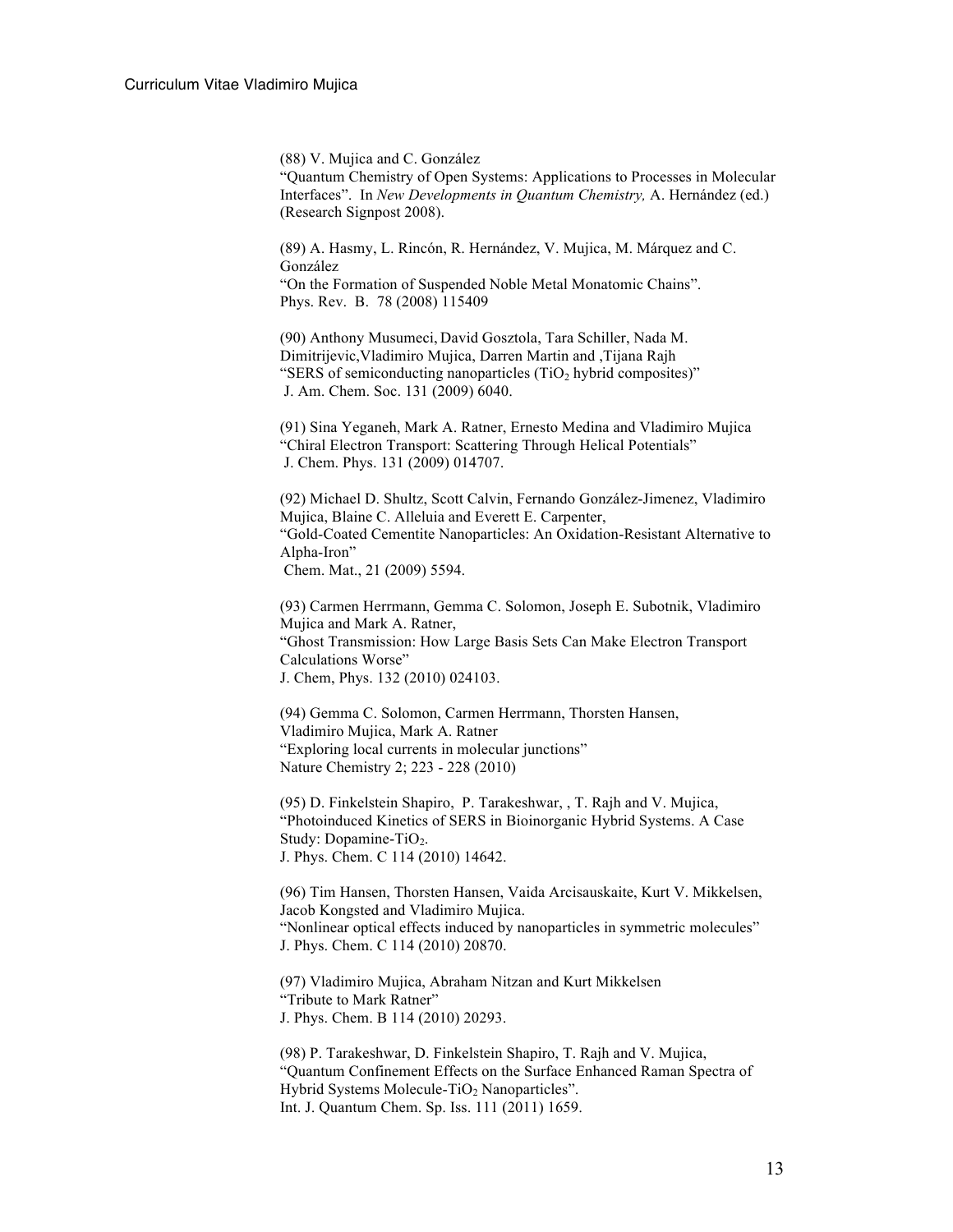(99) P. Tarakeshwar, D. Finkelstein-Shapiro, S. J. Hurst, T. Rajh and V. Mujica "Surface-Enhanced Raman Scattering on Semiconducting Oxide Nanoparticles: Oxide Nature, Size, Solvent, and pH Effects" J. Phys. Chem. C 115 (2011) 8994.

(100) Nicolas Renaud, Mark A. Ratner and Vladimiro Mujica "A Stochastic Surrogate Hamiltonian Approach of Coherent and Incoherent Exciton Transport in the FMO complex". J. Chem. Phys. 135 (2011) 075102

(101) Alberto Roldán, Francesc Illas, Pilarisetty Tarakeshwar, and Vladimiro Mujica "Stability and Quenching of Plasmon Resonance Absorption in Magnetic Gold Nanoparticles" J. Phys. Chem. Lett. 2 (2011) 2996.

(102) Angelo Di Bernardo, Pilarisetty Tarakeshwar; Vladimiro Mujica "Electronic and Vibrational Properties of magnetic core-shell nanoparticles" Proceedings of the 6 th European Conference on Antennas and Propagation, EuCAP 2012. 199-202 (2012)

(103) Ernesto Medina, Floralba López, Mark A. Ratner and Vladimiro Mujica "Chiral Molecular Films as Electron Polarizers and Polarization Modulators" EPL, 99 (2012) 17006

(104) Dalvin D. Méndez-Hernández, Pilarisetty Tarakeshwar, Devens Gust, Thomas A. Moore, Ana L. Moore, and Vladimiro Mujica "Simple and accurate correlation of experimental redox potentials and DFTcalculated HOMO/LUMO energies of polycyclic aromatic hydrocarbons" J Mol Model DOI 10.1007/s00894-012-1694-7 (2012)

(105) Héctor Franco, Luis Puerta, Juan Murgich and Vladimiro Mujica "Simulation of Adsorption on Surfaces from ab initio Calculations on Clusters of nanogold atoms"

Rev. Mex. Física, 58 (2012) 317.

(106) L Puerta, M Lozada, HL Sánchez, HJ Franco, C Gonzalez, V Mujica "A Computational Analysis of Non-Covalente Interactions Between Aromatic Compounds"

J. Comput. Meth. Sci. Eng. 12 (2012) 353-359

(107) Finkelstein-Shapiro, Daniel; Petrosko, Sarah; Dimitrijevic, Nada; Gosztola, David; Gray, Kimberly A.; Rajh, Tijana; Tarakeshwar, Pilarisetty; Mujica, Vladimiro "CO<sub>2</sub> Pre-activation in Photo-induced Reduction Via Surface Functionalization of TiO<sub>2</sub> Nanoparticles" J. Phys. Chem. Lett. 4 (2013) 475-479

(108) Elad Mentovich, Natalie Shraga, Itsik Kalifa, Michael Gozin, Vladimiro Mujica, Thorsten Hansen, and Shachar Richter "Gate-controlled Rectification Behavior of a Ferrocene Self-assembled Monolayer-based Transistor" J. Phys. Chem. C 117 (2013), 8468-8474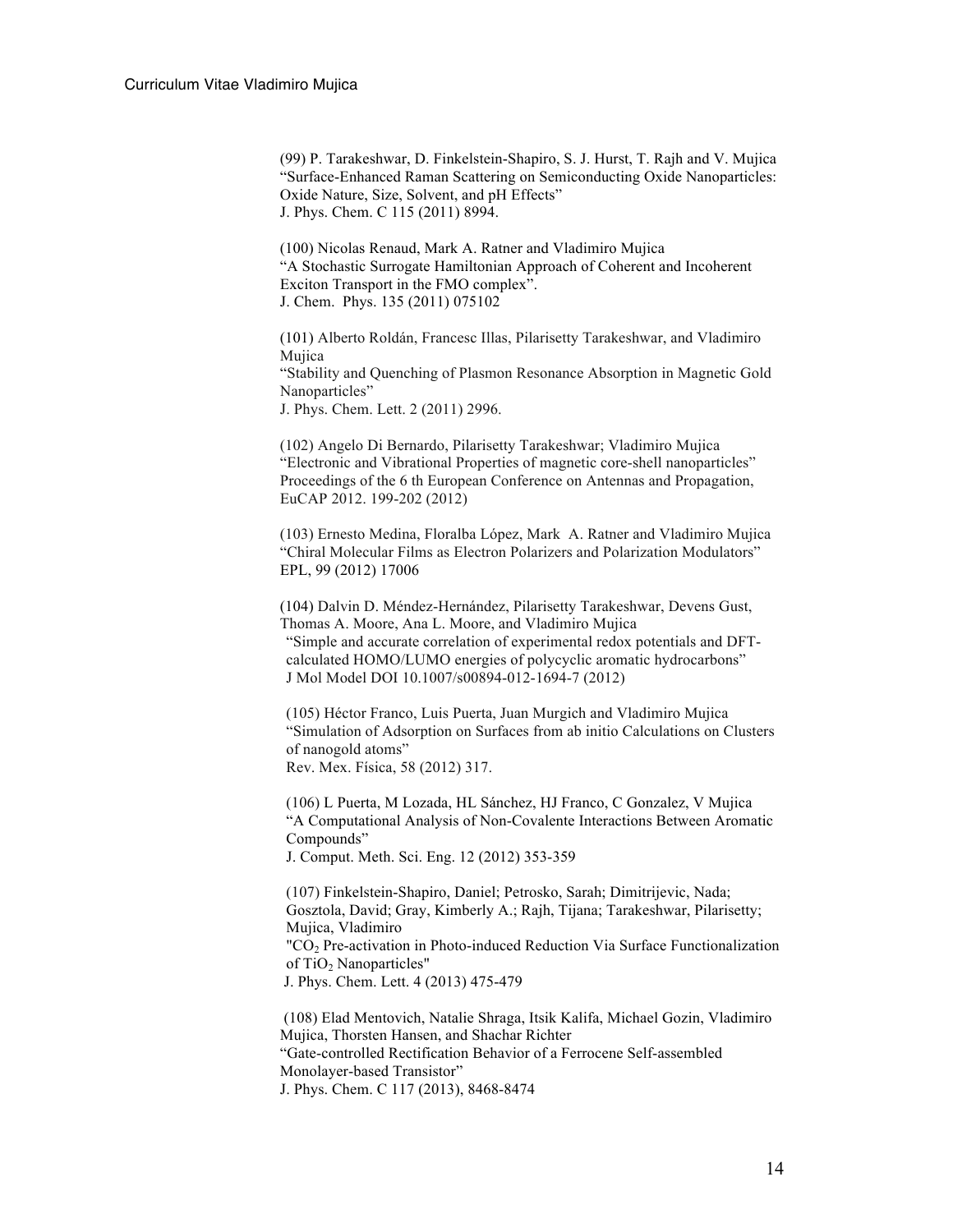(109) Rosenberg, Richard; Symonds, Joshua; Kalyanaraman, Vijayalakshmi; Markus, Tal; Orlando, Thomas; Naaman, Ron; Medina, Ernesto; López, Floralba; Mujica, Vladimiro "Kinetic Energy Dependence of Spin Filtering of Electrons Transmitted Through Organized Layers of DNA" J. Phys. Chem. C 117 (2013), 22307-22313

(110) Sharani Roy, Vladimiro Mujica, and Mark A. Ratner "Chemistry at Molecular Junctions: Rotations and Dissociation of  $O_2$  on the Ag(110) Surface Induced by a Scanning Tunneling Microscope" J. Chem. Phys. 139 (2013), 074702

(111) KS Krishna, P Tarakeshwar, V Mujica, CSSR Kumar "Chemically Induced Magnetism in Atomically Precise Gold Clusters" Small 10 (2014) 907.

(112) A Gunawan, CH Lin, DA Buttry, V Mujica, RA Taylor, RS Prasher, PE Phelan "Liquid Thermoelectrics: Review of Recent and Limited New Data of Thermogalvanic Cell Experiments"

Nanoscale and Microscale Thermophysical Engineering 17 (2013), 304-323

(113) S. Varela, E. Medina, F. López and V. Mujica "Ineslatic Electron Scattering From a Helicoidal Potential: Transverse Polarization and the Structure Factor in the Single Scattering Approximation" J. Phys: Cond. Matte. 26 (2014) 015008

(114) Jackson D. Megiatto, Jr., Dalvin D. Méndez-Hernández, Marely E. Tejeda- Ferrari, Anne- Lucie Teillout, Oleg G. Poluektov, Tijana Rajh, Vladimiro Mujica, Thomas L. Groy, Devens Gust, Thomas A. Moore and Ana L. Moore "A bioinspired construct that mimics radical interactions of the Tyr- His pairs of photosystem II "

Nature Chemistry 6 (2014) 423-428

(115) Urdaneta, Ines; Pilmé, Julien; Keller, Arne; Atabek, Osman; Tarakeswar, Pilarisety; Mujica, Vladimiro; Calatayud, Monica "Probing Raman Enhancement in a Dopamine-Ti<sub>2</sub>O<sub>4</sub> Hybrid Using Stretched Molecular Geometries" J. Phys. Chem. A 118 (2014) 1196

(116) Tarakeshwar, Pilarisetty; Palma, Julio; Finkelstein-Shapiro, Daniel; Keller, Arne; Urdaneta, Ines; Calatayud, Monica; Atabek, Osman; Mujica, Vladimiro "SERS as a Probe of Charge-transfer Pathways in Hybrid Dye/Molecule-metal Oxide Complexes" J. Phys. Chem. C 118 (2014) 3774

(117) Urdaneta, Ines; Keller, Arne; Atabek, Osman; Palma Julio; Finkelstein-Shapiro Daniel; Tarakeshwar, Pilarisety; Mujica, Vladimiro; Calatayud, Monica "Dopamine Adsorption on  $TiO<sub>2</sub>$  Anatase Surfaces" J. Phys. Chem. C 118 (2014) 20688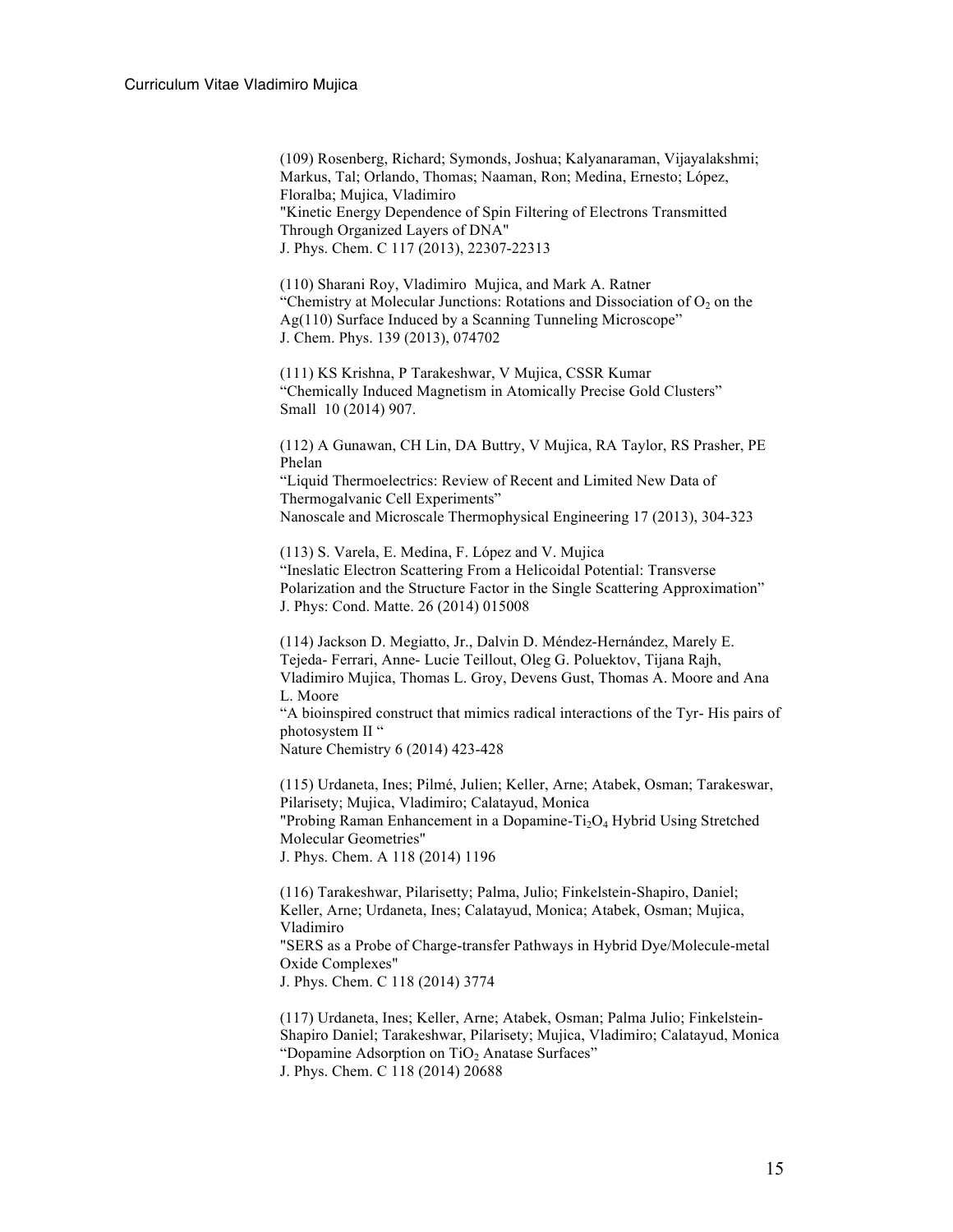(118) Andrey Gunawan, Hechao Li, Chao-Han Lin, Daniel A Buttry, Vladimiro Mujica, Robert A Taylor, Ravi S.Prasher, and Patrick E Phelan "The amplifying effect of natural convection on power generation of thermogalvanic cells", , Int. J. Heat and Mass Transfer, 78 (2014) 423-434

(119 ) Roy, Souvik; Mazinani, Shobeir K. S., Groy, Thomas L., Gan, Lu, Tarakeshwar, Pilarisetty, Mujica, Vladimiro, and Jones, Anne K. "Catalytic Hydrogen Evolution by Fe(II) Carbonyls Featuring a Dithiolate and a Chelating Phosphine" Inorg. Chem. 53 (2014) 8919-8929

(120) Limin Xiang, Julio Palma, Christopher Bruot, Vladimiro Mujica, Mark Ratner, and Nongjian Tao "Evidence of Intermediate Tunneling-hopping Transport Regime in DNA charge transport" Nature Chemistry, 7 (2015) 221-226

(121) RV Meidanshahi, SKS Mazinani, V Mujica, and P Tarakeshwar "Electronic transport across hydrogen bonds in organic electronics" International Journal of Nanotechnology 12 (2015) 297-312

(122) Ernesto Medina, Luis A González-Arraga, Daniel Finkelstein-Shapiro, Bertrand Berche, Vladimiro Mujica "Continuum model for chiral induced spin selectivity in helical molecules" arXiv preprint arXiv:1501.06201

(123) D Finkelstein-Shapiro, I Urdaneta, M Calatayud, O Atabek, V Mujica, and A. Keller

"Fano-Liouville Spectral Signatures in Open Quantum Systems" arXiv preprint arXiv:1503.03051

(124) Lu Gan, Thomas L Groy, Pilarisetty Tarakeshwar, Shobeir KS Mazinani, Jason Shearer, Vladimiro Mujica, Anne K Jones, A Nickel Phosphine Complex as a Fast and Efficient Hydrogen Production Catalyst

J. Am. Chem. Soc. 137 (2015) 1109-1115.

(125) Ernesto Medina, Luis A González-Arraga, Daniel Finkelstein-Shapiro, Bertrand Berche, Vladimiro Mujica "Continuum model for chiral induced spin selectivity in helical molecules" J. Chem. Phys. 142 (2015) 194308

(126) I. Carmeli, M. Cohen, O. Heifler, Y. Lilach, Z. Zalevsky, V. Mujica and S. Richter

"Spatial modulation of light transmission through a single microcavity by coupling of photosynthetic complex excitations to surface plasmons" Nat. Comm. 6 (2015) 7334

(127) Christopher Bruot, Julio L. Palma, Limin Xiang, Vladimiro Mujica, Mark A. Ratner, and Nongjian Tao "Piezoresistivity in single DNA molecules" Nature Comm. 6 (2015) 8032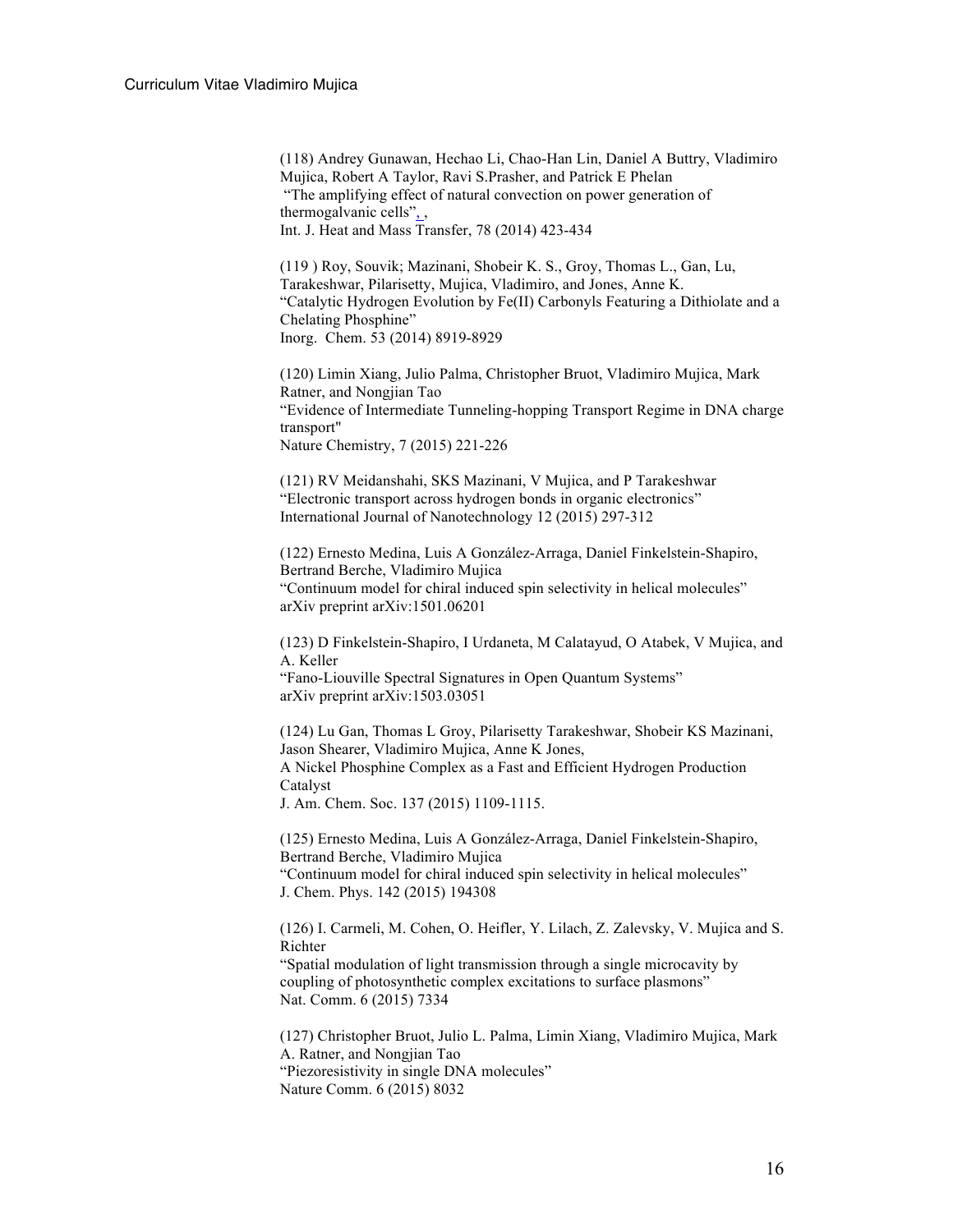(128) Vladimiro Mujica "Nano-plasmonics: Chirality Transfer takes a jump" Nature Chem. 7 (2015) 543-544

(129) Dalvin D. Mendez-Hernandez, Jason G. Gilmore, Luis A. Montano, Devens Gust, Thomas A. Moore, Vladimiro Mujica "Building and testing correlations for the estimation of one-electron reduction potentials of a diverse set of organic molecules" J. Phys. Org. Chem. 28 (2015) 320-328

(130) Andrey Gunawan, Pilarisetty Tarakeshwar, Daniel A Buttry, Vladimiro Mujica, Patrick E Phelan "Improving Seebeck Coefficient of Thermogalvanic Cells Using Polyelectrolytes" Meeting Abstract, Electrochemical Society 42 (2015) 2242

(131) Katla Sai Krishna, Jing Liu, Pilarisetty Tarakeshwar, Vladimiro Mujica, James J Spivey, Challa SSR Kumar "Atomically precise gold catalysis" Royal Society of Chemistry, Catalysis Series 22 (2015) 87-122

(132) Daniel Finkelstein-Shapiro, Monica Calatayud, Osman Atabek, Vladimiro Mujica, Arne Keller "Non-linear Fano Interferences in Open Quantum Systems: an Exact Solution" arXiv preprint arXiv:1509.04653

(133) Limin Xiang, Julio Palma, Christopher Bruot, Vladimiro Mujica, Mark A Ratner, Nongjian Tao "(Invited) Intermediate Tunnelling-Hopping Regime in DNA Charge Transport" Meeting Abstracts, The Electrochemical Society, 40 (2015) 1644

(134) Daniel Finkelstein-Shapiro, Inés Urdaneta, Monica Calatayud, Osman Atabek, Vladimiro Mujica, Arne Keller "Fano-Liouville Spectral Signatures in Open Quantum Systems" Phys. Rev. Lett. 115 (2015) 113006

(135) Daniel Finkelstein-Shapiro, Monica Calatayud, Osman Atabek, Vladimiro Mujica, Arne Keller "Nonlinear Fano Interferences in Open Quantum Systems: An Exactly Solvable Model" Phys. Rev. A 93 (2016) 063414

(136) Solmar Varela, Vladimiro Mujica, Ernesto Medina "Effective Spin-Orbit Couplings in an Analytical Tight-Binding Model of DNA: Spin Filtering and Chiral Spin Transport" Phys. Rev. B 93 (2016) 155436

(137) Limin Xiang, Thomas Hines, Julio L Palma, Xuefeng Lu, Vladimiro Mujica, Mark A Ratner, Gang Zhou, Nongjian Tao "Non-exponential Length Dependence of Conductance in Iodide-Terminated Oligothiophene Single-Molecule Tunneling Junctions" JACS 138 (2016) 679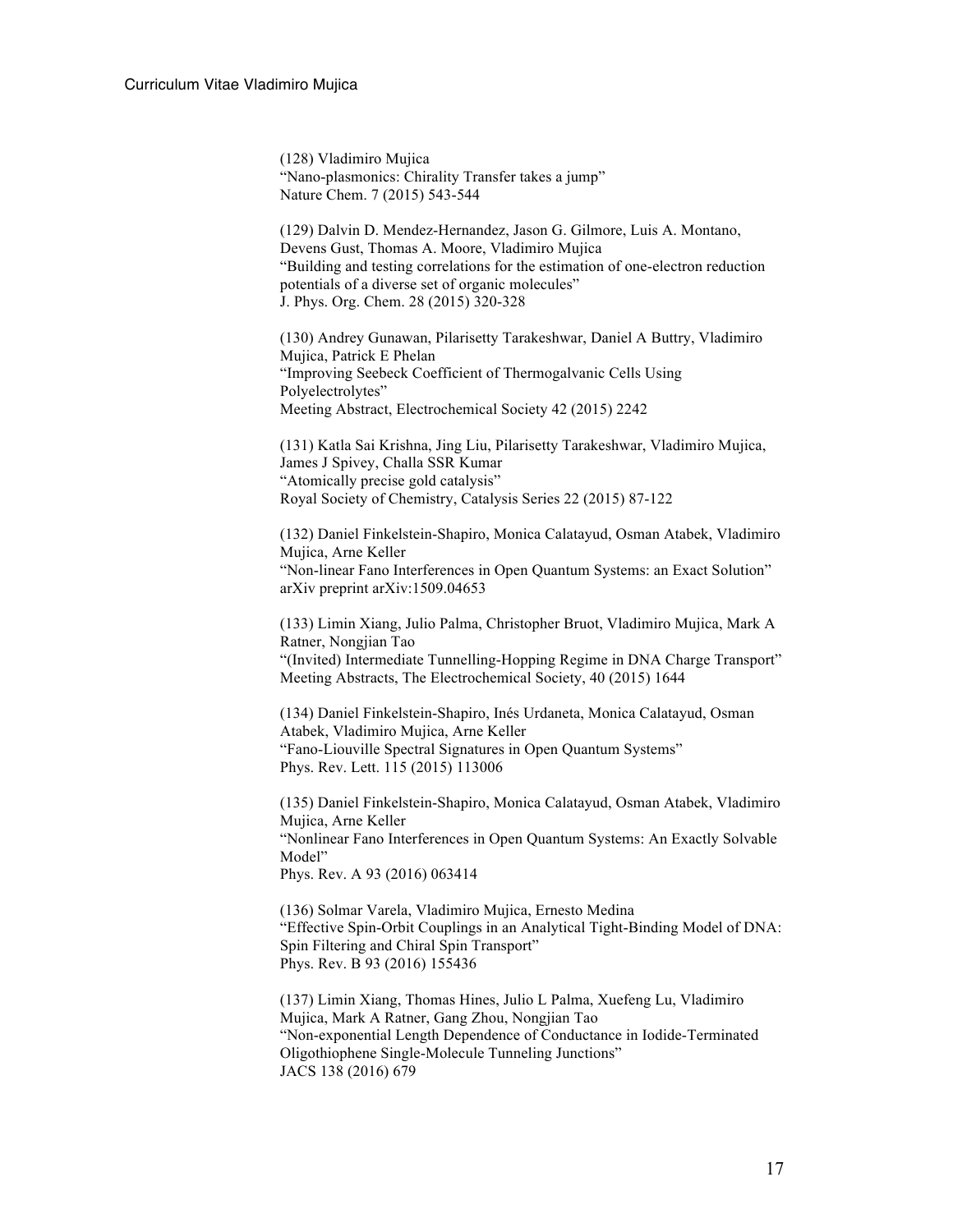(138) Yoelvis Orozco-Gonzalez, Pilarisetty Tarakeshwar, Sylvio Canuto, Vladimiro Mujica "Solvent Effects on the Dynamic Polarizability and Raman Response of Molecule-Metal Oxide Hybrid Clusters " ChemPhysChem 17 (2016) 1-7.

(139) Micah Wimmer, Julio L Palma, Pilarisetty Tarakeshwar, Vladimiro, Mujica

"Single-Molecule Conductance Through Hydrogen Bonds: The Role of Resonances" J. Phys. Chem. Lett. 7 (2016) 2977.

(140) Shobeir K. S. Mazinani, Reza Vatan Meidanshahi, Julio L. Palma, Pilarisetty Tarakeshwar, Thorsten Hansen, Mark A. Ratner and Vladimiro Mujica

"Polarizability as a Molecular Descriptor for Conductance in Organic Molecuar Circuits" J. Phys. Chem. C 120(2016) 26054.

(141) Albert C Aragonès, Ernesto Medina, Miriam Ferrer-Huerta, Nuria Gimeno, Meritxell Teixidó, Julio L Palma, Nongjian Tao, Jesus M Ugalde, Ernest Giralt, Ismael Díez-Pérez, Vladimiro Mujica "Measuring the Spin Polarization Power of a Single Chiral Molecule" Small xx(2016)xxx.

(142) Poonam Singh, Joseph H Rheinhardt, Jarred Z Olson, Pilarisetty Tarakeshwar, Vladimiro Mujica, Daniel A Buttry "Electrochemical Capture and Release of Carbon Dioxide using a Disulfide-Thiocarbonate Redox Cycle" J. Am. Chem. Soc. xx(2017)xxx.

| <b>Citation indices</b> | All  | <b>Since 2012</b> |
|-------------------------|------|-------------------|
| <b>Citations</b>        | 5094 | 1600              |
| h-index                 | 31   | $22^{\circ}$      |
| i10-index               | 61   | 42                |

#### **Monographs presented as promotion works:**

(1) "Separación dinámica de coordenadas y potenciales dependientes del estado: Localización en Helio y un Teorema generalizado de Hellmann-Feynman". (Dynamical separation of coordinates and state-dependent potentials: Localization in Helium and a generalized Hellmann-Feynman theorem) Facultad de Ciencias, Universidad Central de Venezuela (1986).

(2) "Difusión multidimensional y procesos activados en fase condensada: Tratamiento exacto y aproximaciones auto-consistentes". (Multidimensional diffusion and activated processes in condensed phase: Exact treatment and self-consistent approximations). Facultad de Ciencias, Universidad Central de Venezuela (1988).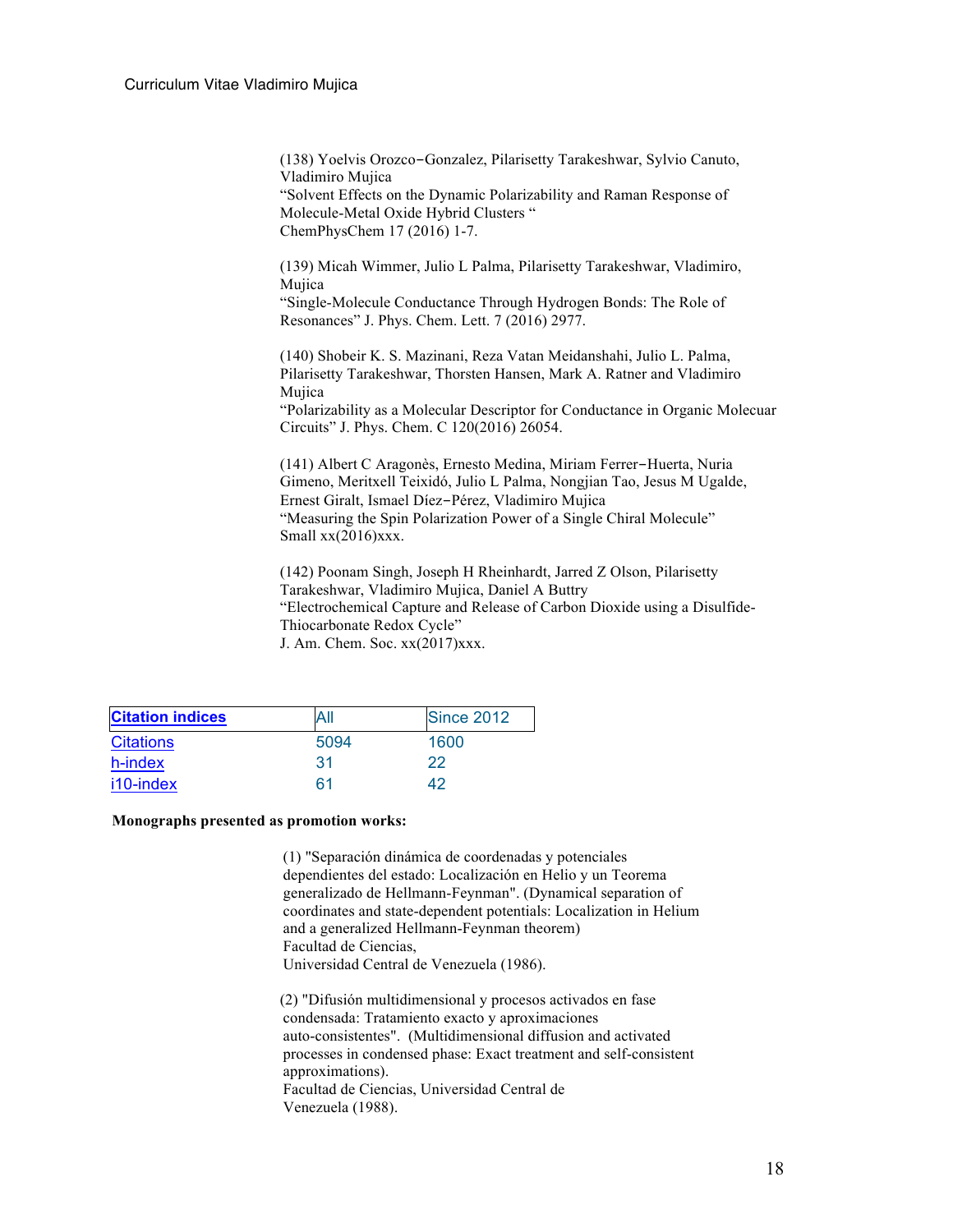|                                                                           | (3) "Relaciones viriales regionales en moléculas con movimiento<br>nuclear descrito cuánticamente. Aplicaciones a sistemas simples"<br>(Regional virial relationships in molecules with nuclear motion<br>described quantum mechanically).<br>Facultad de Ciencias, Universidad Central de Venezuela (1992).                                                                                                          |  |
|---------------------------------------------------------------------------|-----------------------------------------------------------------------------------------------------------------------------------------------------------------------------------------------------------------------------------------------------------------------------------------------------------------------------------------------------------------------------------------------------------------------|--|
|                                                                           | (4) "Conducción en dispositivos mesoscópicos"<br>(Conduction in mesoscopic devices).<br>Facultad de Ciencias, Universidad Central de Venezuela (1997).                                                                                                                                                                                                                                                                |  |
| <b>Popularizing articles</b>                                              |                                                                                                                                                                                                                                                                                                                                                                                                                       |  |
|                                                                           | $(1)$ V. Mujica<br>"Algunas reflexiones sobre la enseñanza de la química en<br>Venezuela", Revista de la Sociedad Venezolana de Química" (1986)<br>(2) V.Mujica<br>"Ciencia y Sociedad en el mundo contemporáneo: Desde la<br>Química", Invited Conference in the cycle: "Ciencia y Sociedad<br>en el mundo contemporáneo", Universidad Nacional Experimental<br>del Táchira, San Cristóbal, Venezuela, April (1990). |  |
| <b>RESEARCH</b><br><b>INTEREST:</b>                                       | Theoretical Chemistry.                                                                                                                                                                                                                                                                                                                                                                                                |  |
| Current<br>research activities:                                           |                                                                                                                                                                                                                                                                                                                                                                                                                       |  |
|                                                                           | - Molecular conductance. Electron transport in mesoscopic devices.<br>Molecular electronics. Electron transfer theory and applications to chemical and biological<br>Systems.                                                                                                                                                                                                                                         |  |
|                                                                           | - Use of quantum-mechanical effective operators, their<br>construction by means of group theoretical techniques. Collective<br>degree of freedom in atomic and molecular systems.                                                                                                                                                                                                                                     |  |
|                                                                           | - Density matrices and density functionals. Information theory.<br>Non-adiabatic processes in molecular physics and quantum optics.                                                                                                                                                                                                                                                                                   |  |
|                                                                           | - Theory of stochastic processes applied to chemical reactions and<br>solvent effects. Conducting polymers. Energy transfer in condensed phase.                                                                                                                                                                                                                                                                       |  |
|                                                                           | - Non linear optics and plasmonics. Solar energy.                                                                                                                                                                                                                                                                                                                                                                     |  |
|                                                                           | - Density functional theory.                                                                                                                                                                                                                                                                                                                                                                                          |  |
|                                                                           | <b>PARTICIPATION IN INTERNATIONAL SCIENTIFIC EVENTS:</b>                                                                                                                                                                                                                                                                                                                                                              |  |
| <b>Invited conferences</b>                                                |                                                                                                                                                                                                                                                                                                                                                                                                                       |  |
| 1984: Latin-American School of Theoretical Chemistry, Caracas, Venezuela. |                                                                                                                                                                                                                                                                                                                                                                                                                       |  |

1990: International Symposium on Applied Theoretical Chemistry, Havana, Cuba.

1993: Wolfsberg Conference, Irvine, California, U.S.A.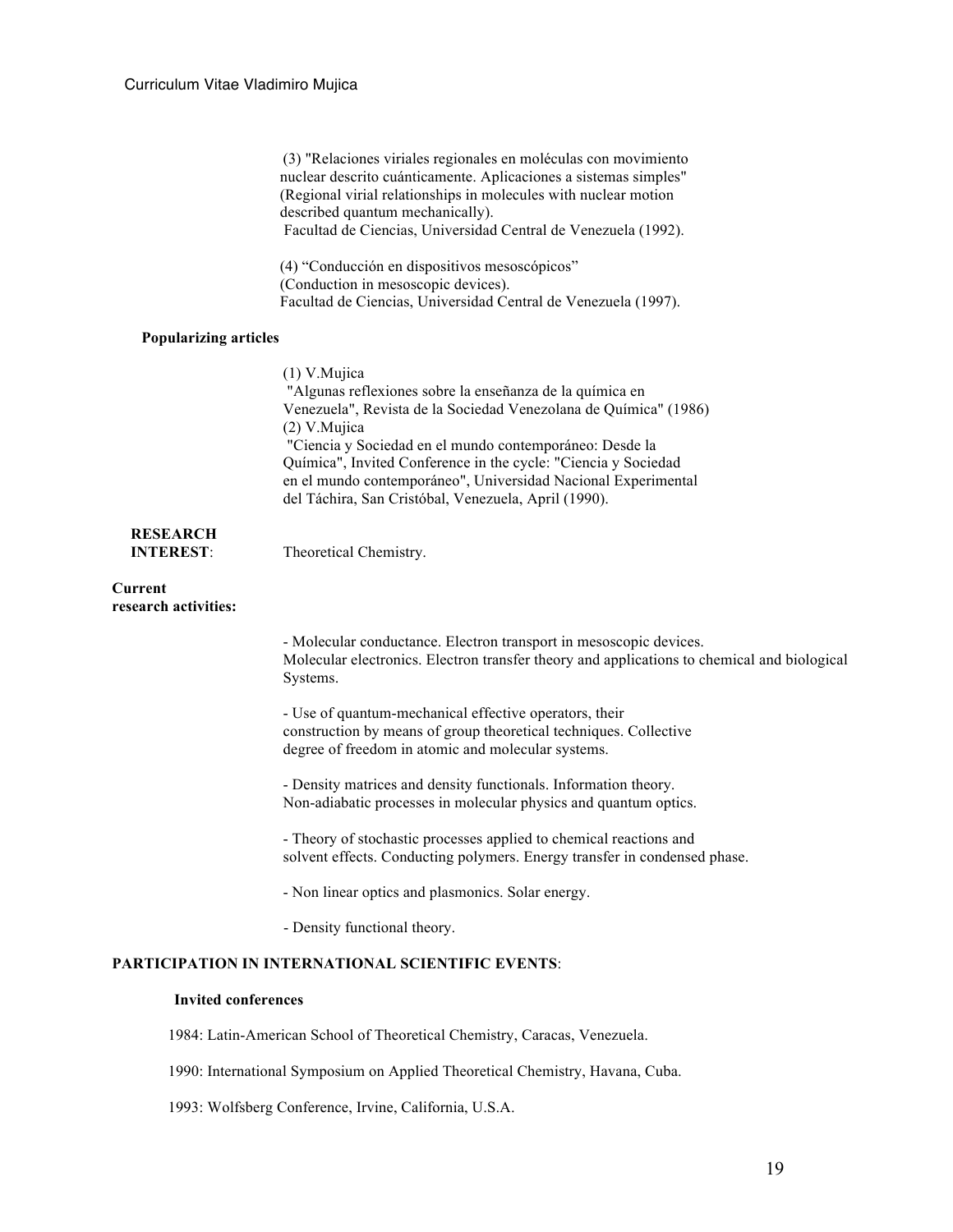1994: 10th International Symposium on Surfactants in Solution. Caracas, Venezuela.

1995: 19th International Workshop on Condensed Matter Theories, Caracas, Venezuela.

1996: III Congreso Venezolano de Química, Caracas, Venezuela.

1997: I Congreso Internacional de Optica y Fotónica, Caracas, Venezuela.

1998: XIV Simposio Latinoamericano de Física del Estado Sólido, Oaxaca, México.

1998: 215th National Meeting of the American Chemical Society, Dallas, U.S.A.

1998: VIII Jornadas Científicas Nacionales de la Facultad Experimental de Ciencias, Maracaibo, Venezuela.

1998: Gordon Research Conference on Electron Donor Acceptor Interactions. Newport, Rhode Island, U.S.A.

1998: XXIV Congreso Internacional de Químicos Teóricos de Expresión Latina, Puebla, México.

1998: Electron Transmission through molecules and molecular interfaces. Research Workshop of the Israel Science Foundation. Maagan, Israel.

1999: XV Latin-American Symposium on Solid State Physics, Cartagena, Colombia.

1999: X Simpósio Brasileiro de Química Teórica, Caxambú, Brasil.

2000: Fifth European Workshop on Quantum Systems in Chemistry and Physics, Uppsala, Sweden.

2000: Gordon Research Conference on Electron Donor Acceptor Interactions. Newport, Rhode Island, U.S.A.

2000: American Chemical Society Meeting, Washington, D.C., U.S.A.

2001: III Venezuelan Congress of Physics, Caracas, Venezuela.

2002: Sixth Multi-Conference on Systemics, Cybernetics and Information. Symposium on Molecular-Scale Devices. Orlando, Florida. U.S.A.

2002: Workshop on Molecular Wires and Devices, Laramie, Wyoming, U.S.A.

2002: Gordon Research Conference on Electron Donor Acceptor Interactions. Newport, Rhode Island, U.S.A.

2002: IX International Summer School Nicolas Cabrera, Madrid, España.

2003: Symposium on Molecular Materials, L'Azohia, España,

2003: Summer School on Chemical Reactions and Dynamics, Copenhagen, Denmark.

2004: OPTILAS Conference, Margarita, Venezuela.

2004: Invited series of Lectures on Molecular Electronics. Korea Institute for Advance Study, Seoul, and Pohang University, Korea.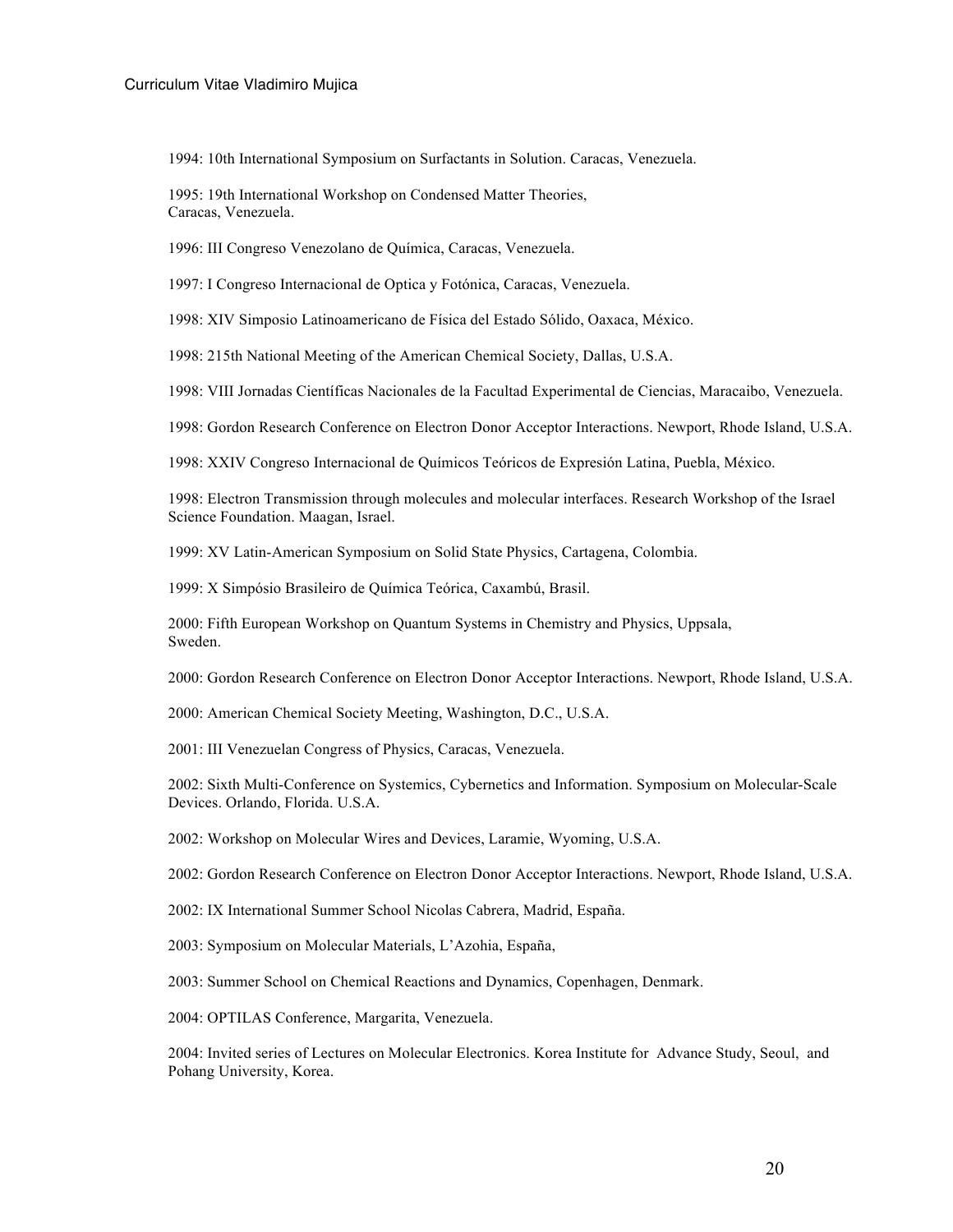2005: Molecular and Nanoelectronics, Current Trends and Perspectives, November 11-12, Korea Institute for Advance Study, Seoul, Korea.

2005: PacifiChem, Honolulu, Hawaii.

2006: Gordon Research Conference in Electrochemistry, Buellton, CA.

2006 Gordon Research Conference on Electron Donor Acceptor Interactions, Newport, Rhode Island. 2007 NSF Workshop, "Building Electrical Function into Nanoscale Molecular Architectures. Ballston, Virginia.

2007 Workshop on Molecular Conduction, Purdue University, West Lafayette, Indiana.

2007 Trends in Nanotechnology, San Sebastian, Spain.

2007 ICCMSE, Corfu, Greece.

2008: ACTC, Northwestern University, Evanston, U.S.A

2008. Nanotechnology and Nanoscience Workshop, 50<sup>th</sup> Anniversary Facultad de Ciencias, Universidad Central de Venezuela, Caracas, Venezuela.

2008: Symposium on Resonances, Technion, Haifa, Israel.

2009: XIII International Congress of Quantum Chemistry, Helsinki, Finland.

2010: Nanotechnology and Nanoscience Workshop, 52<sup>th</sup> Anniversary Facultad de Ciencias, Universidad Central de Venezuela, Caracas, Venezuela.

2010: III Congress on Theoretical and Computational Physical Chemistry, IVIC, Caracas, Venezuela.

2010: Jornadas de Investigación, Conferencia Central, Universidad de Carabobo, Valencia, Venezuela.

2010: Telluride Science research Center Workshop "Electronic and Magnetic Properties of Chiral Structures and their Assemblies", Telluride, CO, USA.

2010: Löwdin Lectures 2010, Uppsala University, Uppsala, Sweden.

2011: Nano and Giga Challengesin Electronics, Photonics and Renewable Energy Symposium and Summer School (Tutorial Lectures) Moscow - Zelenograd, Russia, September 12-16, 2011

2011: Telluride Science Research Center Workshop . Quantum Transport in Nanoscale Molecular Systems, Telluride, CO, USA.

2011: Ninth Triennial Congress of the World Association of Computational and Theoretical Chemists, July 17- 22, Santiago de Compostela, Spain

2012: "Summer Talks in Santiago III: Recent Developments in Quantum Chemistry" honoring Peter Politzer. January 9-13, Santiago de Chile, Chile.

2012: Sanibel Symposium, February 19-24, St. Simons Island, GA, U.S.A

2012: Jornadas de Investigación, Facultad de Ciencias, Universidad Central de Venezuela.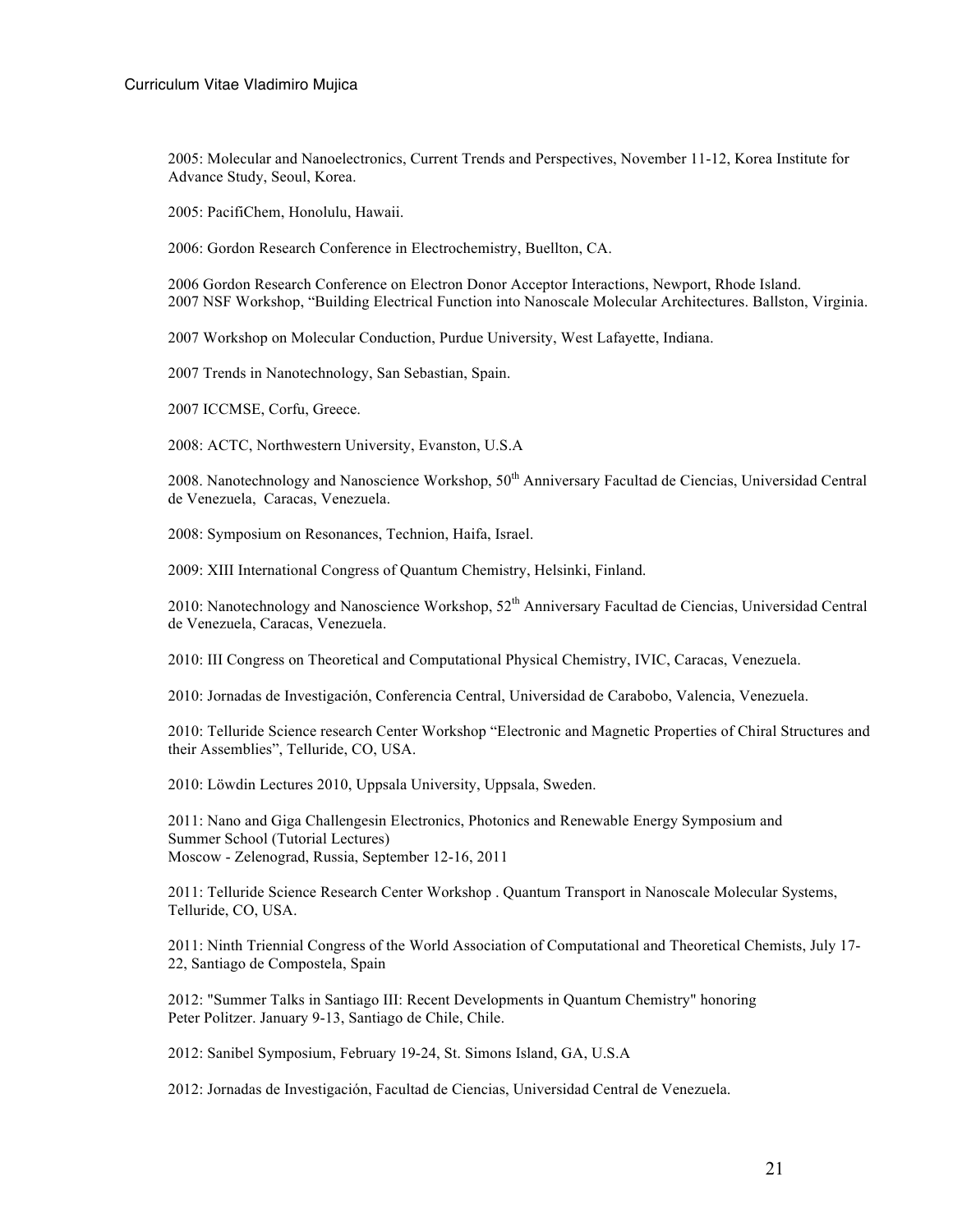2012: EuCAP 2012, March 26-30, Prague, Czech Republic.

2012: Telluride Science Research Center Workshop "Electronic and Magnetic Properties of Chiral Structures and their Assemblies", June 26-30, Telluride, CO, USA.

2012:  $7<sup>th</sup>$  International Meeting on Photodynamics, Maresias, SP, Brazil

2013: ESPM VII, Electronic Structure and Processes at Molecular based Interfaces- the  $7<sup>th</sup>$ Edition. Weizmann Institute of Science, Rehovot, Israel

2013: Telluride Science Research Center Workshop . Quantum Transport in Nanoscale Molecular Systems, Telluride, CO, USA.

2013: West Virginia University NanoSAFE Bioelectronics and Biosensing Symposium (April 2013). Charge Transfer at the Bio-inorganic Interface.

2013: XXXIX International Conference of Theoretical Chemists of Latin Expression, Quitel, Granada, Spain.

2013: Army Research Office Workshop on "Surface Plasmons, Metamaterials and Catalysis", Rice University, Houston, Texas, U.S.A

2013: Summer School on Photo physics, photo chemistry, capture of solar energy and molecular design of devices. The Center for Exploitation of Solar Energy, Department of Chemistry, University of Copenhagen

2014: 10th *Congress* of the World Association of Theoretical and *Computational Chemists* WATOC 2014, Santiago Chile.

2014: 8th International Meeting on Photodynamics, Oaxaca, Mexico

2014: XL International Conference of Theoretical Chemists of Latin Expression, Quitel, Galapago Islands, Ecuador

2015: The Batsheva de Rothschild Seminar on Molecular Electronics 2015. 40 Years Later, Jerusalem, Israel

2015: International Workshop on: Charge, Heat and Energy Transport in Molecular Junctions.

2015: Chirality at the Nanoscale, Leuven, Belgium

2015: XVIII Symposium Brazilian Society of Theoretical Chemistry (SBQT)

2015: Pacifichem, Honolulu, Hawaii

2016: Telluride Science Research Center Workshop "Electronic and Magnetic Properties of Chiral Structures and their Assemblies", June 27-July 01, Telluride, CO, USA.

#### **Conferences by requested participation**

1980: International Summer Institute in Quantum Chemistry and Solid State Physics, Loppi, Finland and Uppsala, Sweden.

1981: Nordic Molecular Physics Symposium, Ulvik, Norway.

1982: IVth International Congress in Quantum Chemistry, Uppsala, Sweden.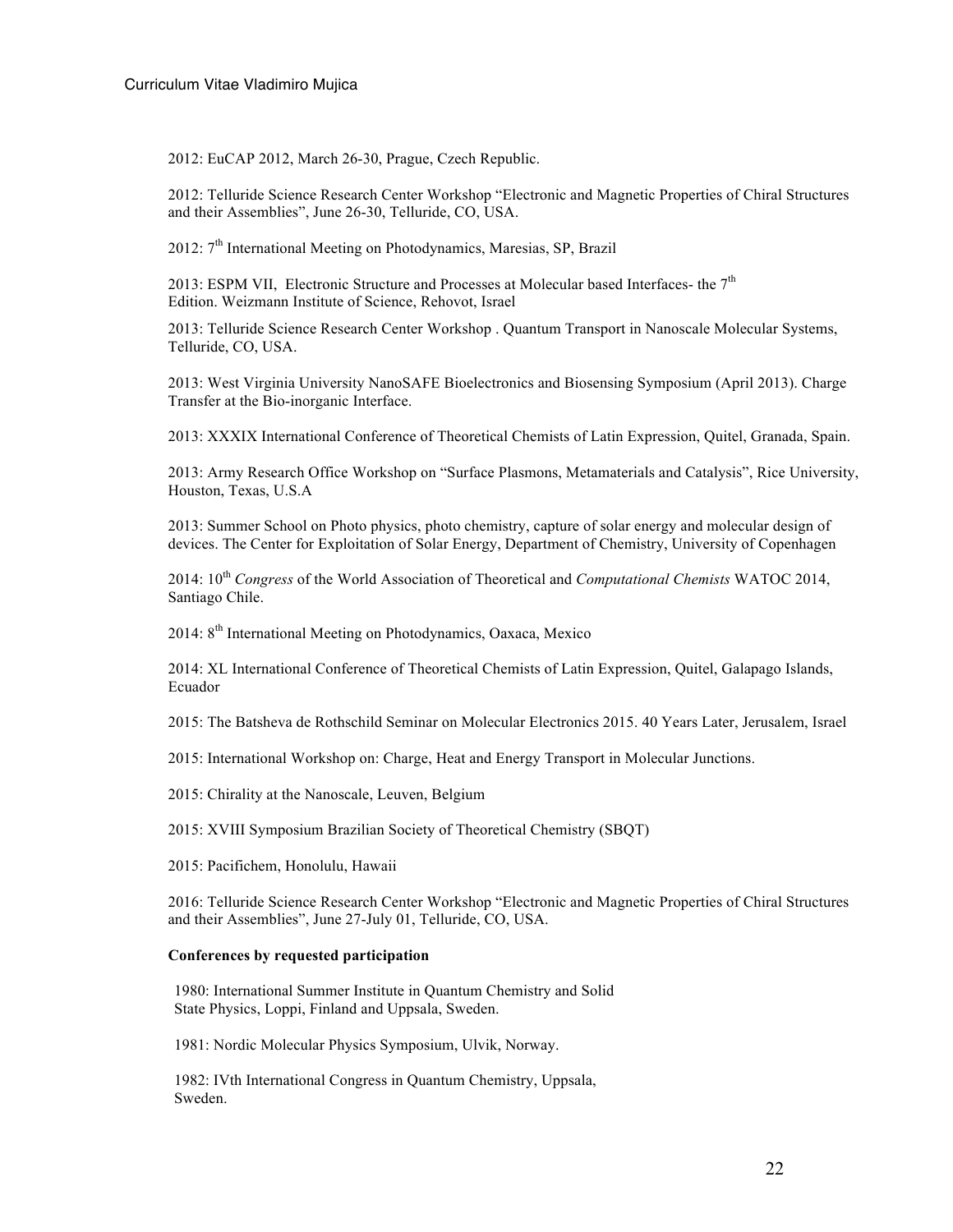1982: Nordic Research Institute: Spectroscopic Methods in Surface Science, Gothenburg, Sweden.

1983: National Meeting in Atomic and Molecular Physics, Stockholm, Sweden.

1983: Xth International IUPAC Conference on Few Body Problems in Physics, Karlsruhe, Germany.

1983: XIIth International Colloquium on Group Theoretical Methods in Physics, Trieste, Italy.

1983: IIIth International Conference on Recent Progress in Many Body Theories, Odenthal-Altenberg, Germany.

1984: Nordic Molecular Physics Symposium, Svenborg, Denmark.

1984: Advanced Summer Institute in Electronic Structure of New Materials, Kuggom, Finland.

1985: National Meeting in Atomic and Molecular Physics, Lund, Sweden.

1985: Nordic Molecular Physics Symposium, Tallberg, Sweden.

1985: NATO Advanced Study Institute: Advances in Chemical Reaction Dynamics, Iraklion, Greece.

1986: Sanibel Symposium in Quantum Chemistry and Solid State Physics, MarineLand, Florida, U.S.A.

1986: 1st LatinAmerican -Florida Workshop on Quantum Sciences, Gainesville, Florida, U.S.A

1986: 1st national Meeting in Photochemistry, Uppsala, Sweden.

1986: Congreso Ibero-Americano de Catálisis, Mérida, Venezuela.

1987: Conference on Statistical Mechanics of Surfaces, Membranes and Polymers, Jerusalem, Israel.

1988: VIth International Congress in Quantum Chemistry, Jerusalem, Israel.

1988: Satellite Meeting on Chemical Reaction Dynamics, Rehovot, Israel.

1988: Symposium on Dynamical Processes in Condensed Molecular Systems, Jerusalem, Israel.

1989: Sanibel Symposium in Quantum Chemistry and Solid State Physics, St.Augustine, Florida, U.S.A

1989: 3rd LatinAmerican -Florida Workshop on Quantum Sciences, Gainesville, Florida, U.S.A

1990: Escuela Latinoamericana de Física, IVIC, Caracas, Venezuela.

.

1990: XIX Congreso Internacional de Químicos Teóricos de Expresión Latina, Rome, Italy.

1990: Workshop on Random Processes, University of West Indies, Barbados.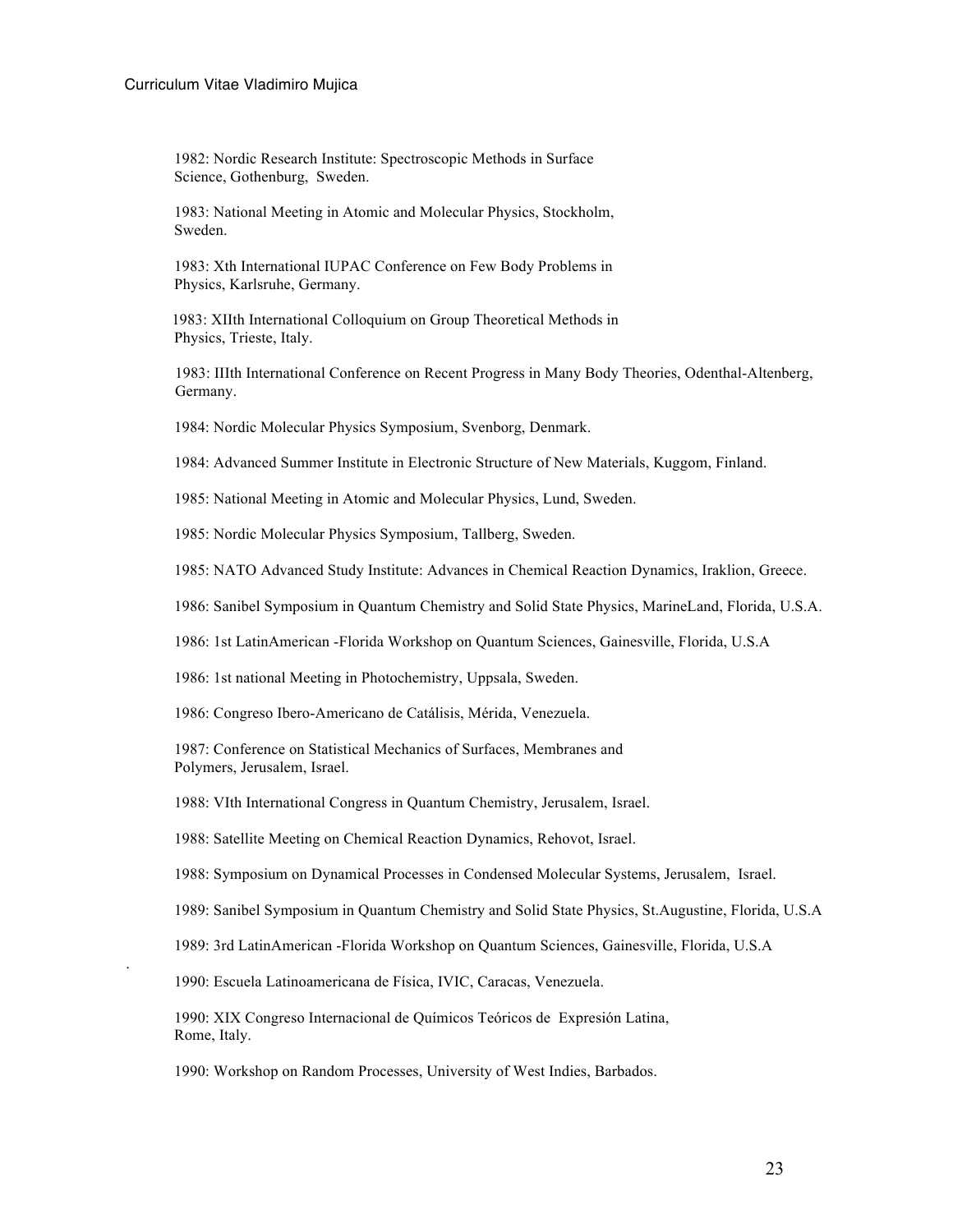1991: Advanced NATO Study Institute. "Methods in Computational Molecular Physics". Bad Windsheim, Germany.

1992: XX Congreso de Químicos Teóricos de Expresión Latina. Mérida Venezuela.

1993: XXVI Midwest Theoretical Chemistry Conference. Carbondale, Illinois, U.S.A.

1993: Sanibel Symposium in Quantum Chemistry and Solid State Physics, St.Augustine, Florida, U.S.A.

1993: American Chemical Society Meeting, Chicago, Illinois, U.S.A

1993: XXI Congreso de Químicos Teóricos de Expresión Latina. Grenoble France.

1994: Encuentro de la Asociación Venezolana para el Avance de la Ciencia. Coro, Venezuela.

1994: II Congreso Venezolano de Química. Puerto La Cruz, Venezuela.

1995: XXI Congreso de Químicos Teóricos de Expresión Latina, Pucón, Chile.

1996: XLVI Convención Anual de AsoVAC. Barquisimeto, Venezuela.

1997: XLVII Convención Anual de AsoVAC. Valencia, Venezuela.

1997: I Congreso Venezolano de Física, Mérida, Venezuela,

### **AWARDS AND FELLOWSHIPS**

FONINVES, Venezuela Undergraduate studies fellowship 1977-1979.

FONINVES-CEPET Graduate studies fellowship 1980-1986.

Researcher Level I. National System for Researchers Promotion, Venezuela. 1990-1992.

Researcher Level II. National System for Researchers Promotion, Venezuela. 1993-1999.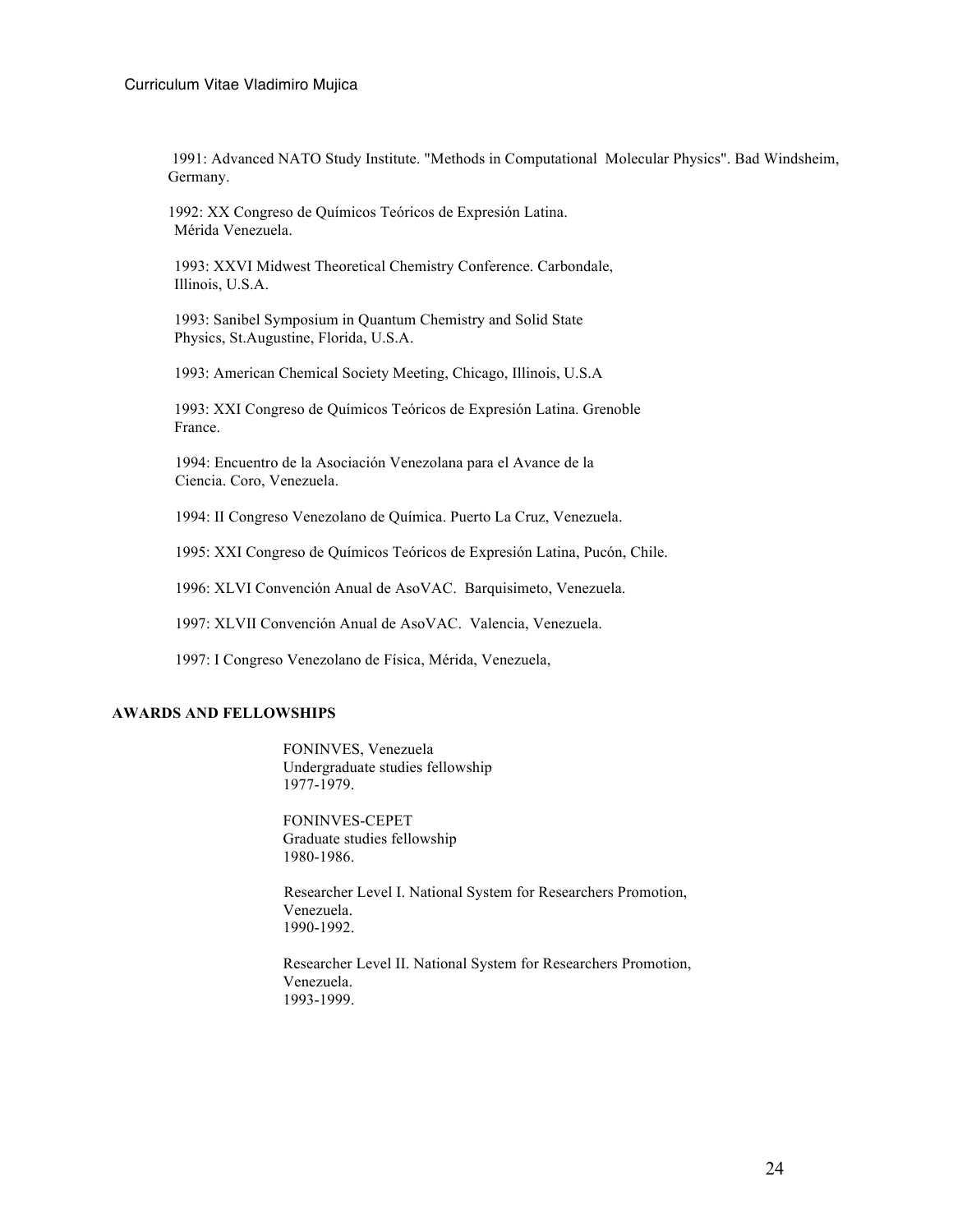Premio Conicit al Mejor Trabajo Científico del Año 1998 en el Area de Química por el trabajo (National Research Council Prize To The Best Annual Scientific Work In Chemistry): "Applications of photothermal displacement spectroscopy to the study of asphaltenes adsorption" Optics Communications 145,(1997)69-75.

Researcher Level III. National System for Researchers Promotion Venezuela. 2000-2002.

Researcher Level IV (Highest level). National System for Researchers Promotion Venezuela. 2000-2002.

Researcher Level IV (Highest level). National System for Researchers Promotion Venezuela. 2007-2012.

Premio Conicit al Mejor Trabajo Científico del Año 2000 en el Area de Química por el trabajo (National Research Council Prize To The Best Annual Scientific Work In Chemistry): "Caging of Molecules by Asphaltenes. A Model for Free Radical Preservation In Crude Oils Based on Intermolecular Energies of PAH" Energy and Fuel 14(2000)632.

Lorenzo Mendoza Fleury Prize "Fundación Polar" for Science, Venezuela 2001.

Jose Maria Vargas Medal. First Class. Universidad Central de Venezuela, 2005.

International Workshop on Charge, Heat and Energy Transport in Molecular Junctions. An international symposium organized on the ocassion of my brithday to celebrate my scientific career. University of Copenhagen, 2015

### **MEMBERSHIP IN SCIENTIFIC SOCIETIES**

- Sociedad Venezolana de Física
- Sociedad Venezolana de Química.
- New York Academy of Sciences.
- American Physical Society
- American Chemical Society
- American Association for the Advancement of Science
- Asociación para el Progreso de la Investigación Universitaria de la U.C.V.
- Asociación Venezolana para el Avance de la Ciencia.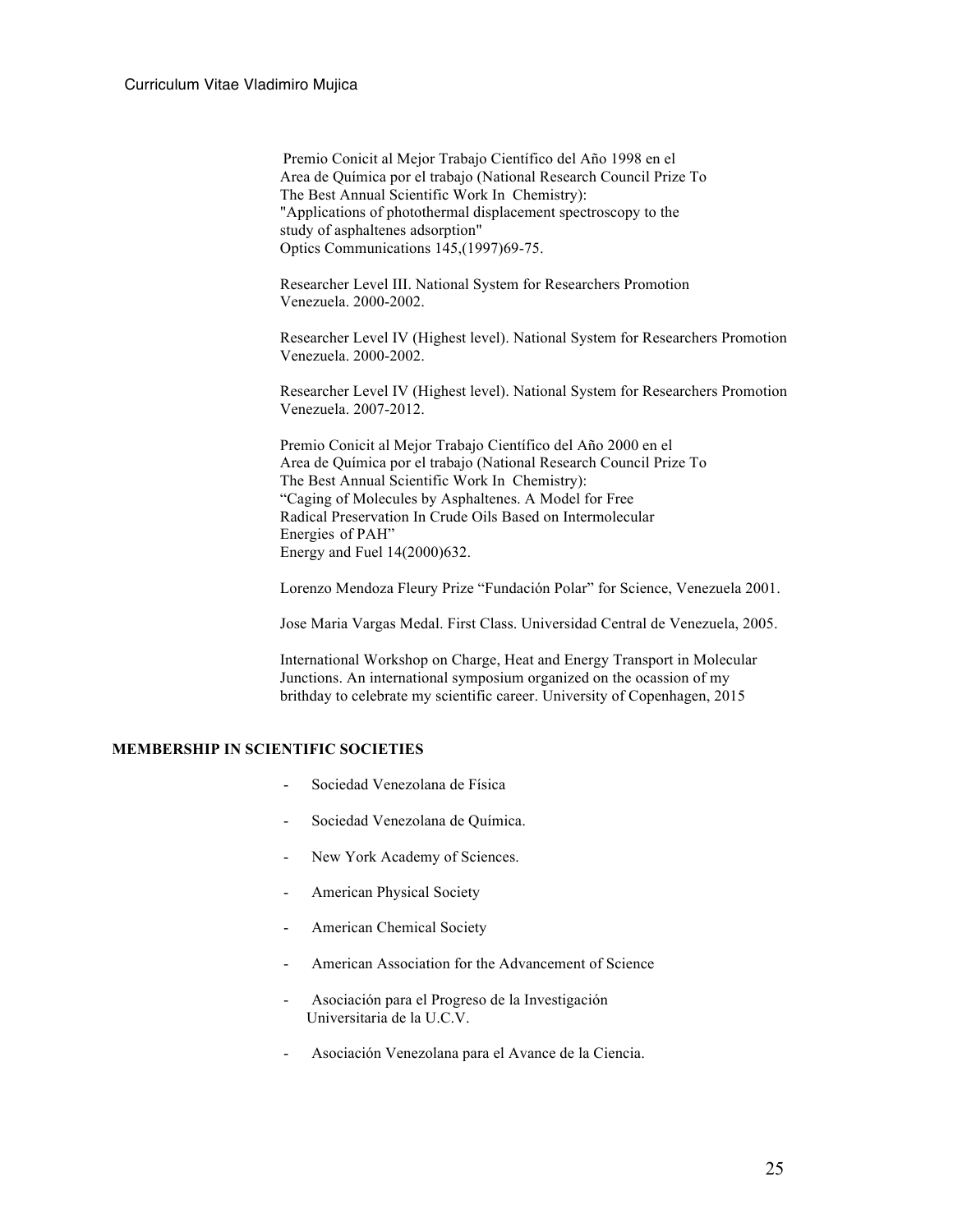- Coordinator for Venezuela of the Florida-LatinAmerica Exchange Program in Quantum Sciences.

#### **ADVISORY TO GRADUATE THESIS AND UNDERGRADUATE SPECIAL RESEARCH WORK**

#### **Doctoral Thesis:**

(1) Manuel Caetano, Universidad Central de Venezuela. Octubre (1993). "Estudios básicos y aplicados de plasmas a presión atmosférica inducidos por radiación de microondas". (Basic and applied studies of microwave induced plasmas at atmospheric pressure).

(2) Emilio Squitieri. Universidad Central de Venezuela (1994). "Susceptibilidades ópticas para una molécula de dos niveles con acoplamiento intra-molecular y momento dipolar permanente no-nulo". (Optical susceptibilities of a two-level molecule with non vanishing permanent dipole moment and

intramolecular coupling).

(3) Ramiro Pino. Instituto Venezolano de Investigaciones Centíficas (1997). "Potenciales y funcionales en la teoría del funcional de la densidad". (Functionals and Potentials in Density Functional Theory)

(4) Inés Urdaneta. Universidad Central de Venezuela. Université de Paris Sud-Orsay (2006). "Laser-assisted Electron Transport in Nano-junctions: Theoretical Modelling" .

(5) Luis Puerta. Universidad Central de Venezuela. (2009) "Estudio del Proceso de Transferencia de Carga Dipolo-Superficie en Función del Empaquetamiento en Películas Orgánicas Delgadas".

(6) José Guaregua. Universidad Central de Venezuela (2008) "Difusión de Partículas Coloidales Esféricas Interactuando con un Potencial DLVO".

- (7) Dalvin Méndez, Arizona State University. Thesis work in progress.
- (8) Reza Vatan, Arizona State University, Thesis work in progress.
- (9) Angelo Di Bernardo, Arizona State University, Thesis work in progress.
- (10) Marely Tejeda, Arizona State University, Thesis work in progress
- (11) Luis González, Arizona State University, Thesis work in progress.
- (12) Shobeir Khezrseddigh, Arizona State University, Thesis work in progress.
- (13) Micah Wimmer, Arizona State University, Thesis work in progress.

#### **Co-supervisor of Postdoctoral Fellows in the Chemistry Department of Northwestern University:**

- (1) Mathieu Kemp.
- (2) Adrian Roitberg

#### **Co-supervisor of graduate students in the Chemistry Department of Northwestern University:**

(1) Yi Mao.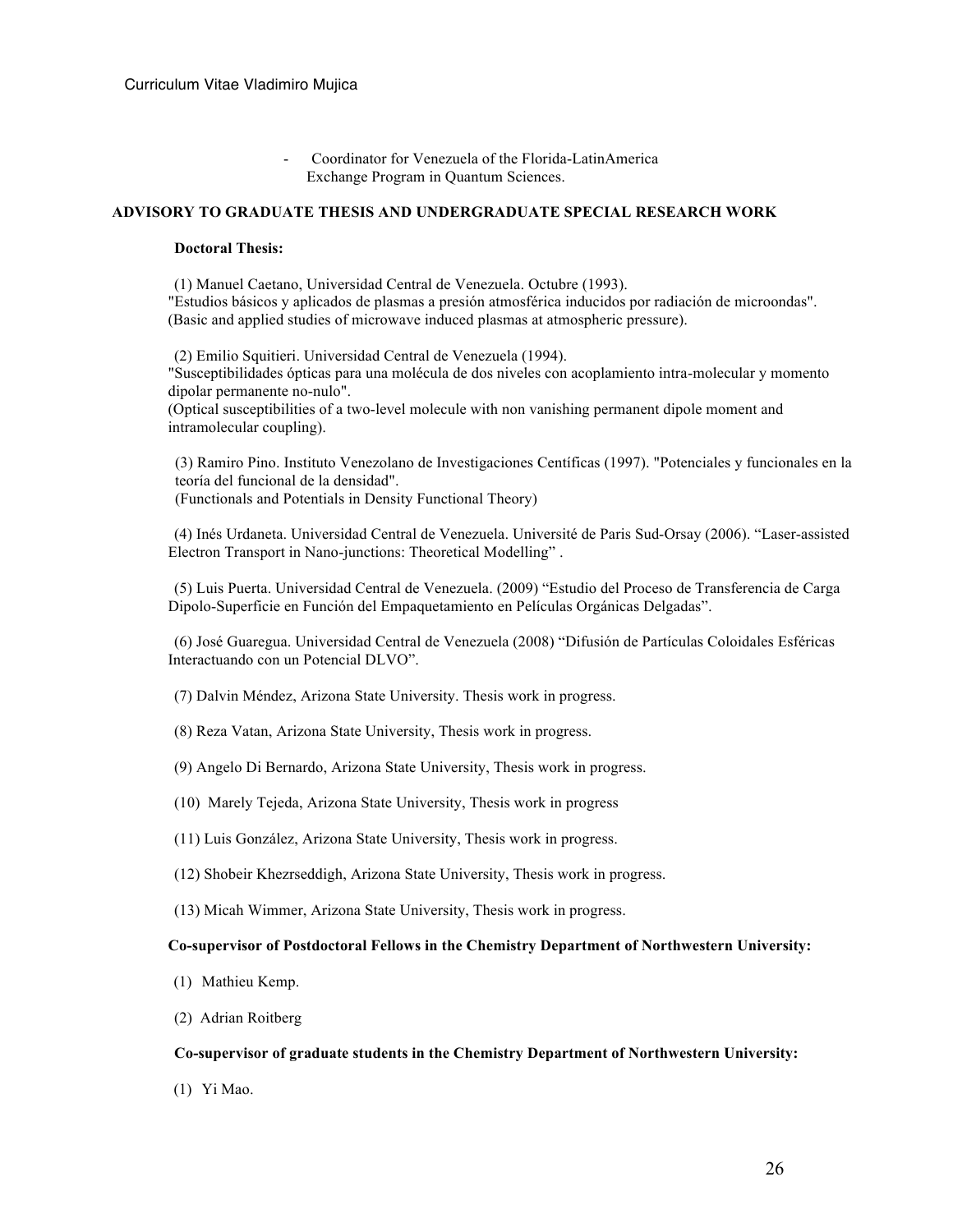(2) Yaping Xu.

#### **Undergraduate Special Research Work**

(1) Manuel Malaver, Escuela de Química, Facultad de Ciencias, Universidad Central de Venezuela, Marzo (1993).

"Estudio teórico del mecanismo de conducción iónica en poli-óxido de etileno". (Theoretical Study of the Mechanism for Ionic Conduction in poly(ethylene oxide).

(2) BSc of Amanda Cheong. Goshen College, Goshen Indiana (1995). "Effective Electronic Coupling in Intramolecular non-adiabatic electron transfer reactions".

(3) Manuel Rojas, Escuela de Química, Facultad de Ciencias, Universidad Central de Venezuela (1996). "Estudio crítico de la cuasi-degeneración electrónica y su influencia en la evaluación de energía y la geometría, con métodos semiempíricos. Caso MINDO/SR-UHF".

(A critical study of electronic quasi-degeneration and its influence in energy evaluation and geometry optimization using semi-empirical methods).

(4) Alejandro Acevedo, Escuela de Química, Facultad de Ciencias, Universidad Central de Venezuela (1996). "Influencia del movimiento nuclear en las particiones viriales regionales de una molécula diatómica". (Influence of nuclear motion on the regional virial partitions of a diatomic molecule).

(5) Natalia León. Escuela de Química, Facultad de Ciencias, Universidad Central de Venezuela (1998).

"Tiempos de residencia electrónicos en alambres moleculares". (Electronic residence times in molecular wires).

(6) Luis Puerta. Escuela de Química, Facultad de Ciencias, Universidad Central de Venezuela (1998). "Estudio de estabilidad de agregados de asfaltenos mediante química computacional". (Computational Chemistry Studies of Stability of Asphaltene Aggregates).

(7) Eduardo Román. Escuela de Química, Facultad de Ciencias, Universidad Central de Venezuela (1999). "Aplicación del modelo de spin de Heisenberg al problema de conducción electrónica en alambres moleculares" (A Heisenberg spin model of electronic conduction in molecular wires).

(8) Aileen Loszán. Escuela de Química, Facultad de Ciencias, Universidad Central de Venezuela (1999). "Un estudio ab initio mecánico cuántico de la estabilidad de fragmentos asfalténicos". (An ab initio quantum mechanical study of the stability of asphaltenic fragments).

(9) María Gorayeb. Escuela de Química, Facultad de Ciencias, Universidad Central de Venezuela (2002). Un modelo para propiedades opticas no lineales de moléculas push-pull. (A model for nonlinear optical properties of push-pull molecules)

(10) Gladys León, Escuela de Física, Universidad Central de Venezuela (2003) Un modelo correlacionado para transporte de dos electrons en gotas cuánticas" (A correlated model for two-electron transport in quantum dots)

(11) Raiza Hernández, Escuela de Química, Universidad Central de Venezuela (2004) Estudio atomístico del proceso de ruptura de alambres metálicos. (An atomistic study of the breaking process of atomic wires)

(12) Luis Montano, Arizona State University, work in progress.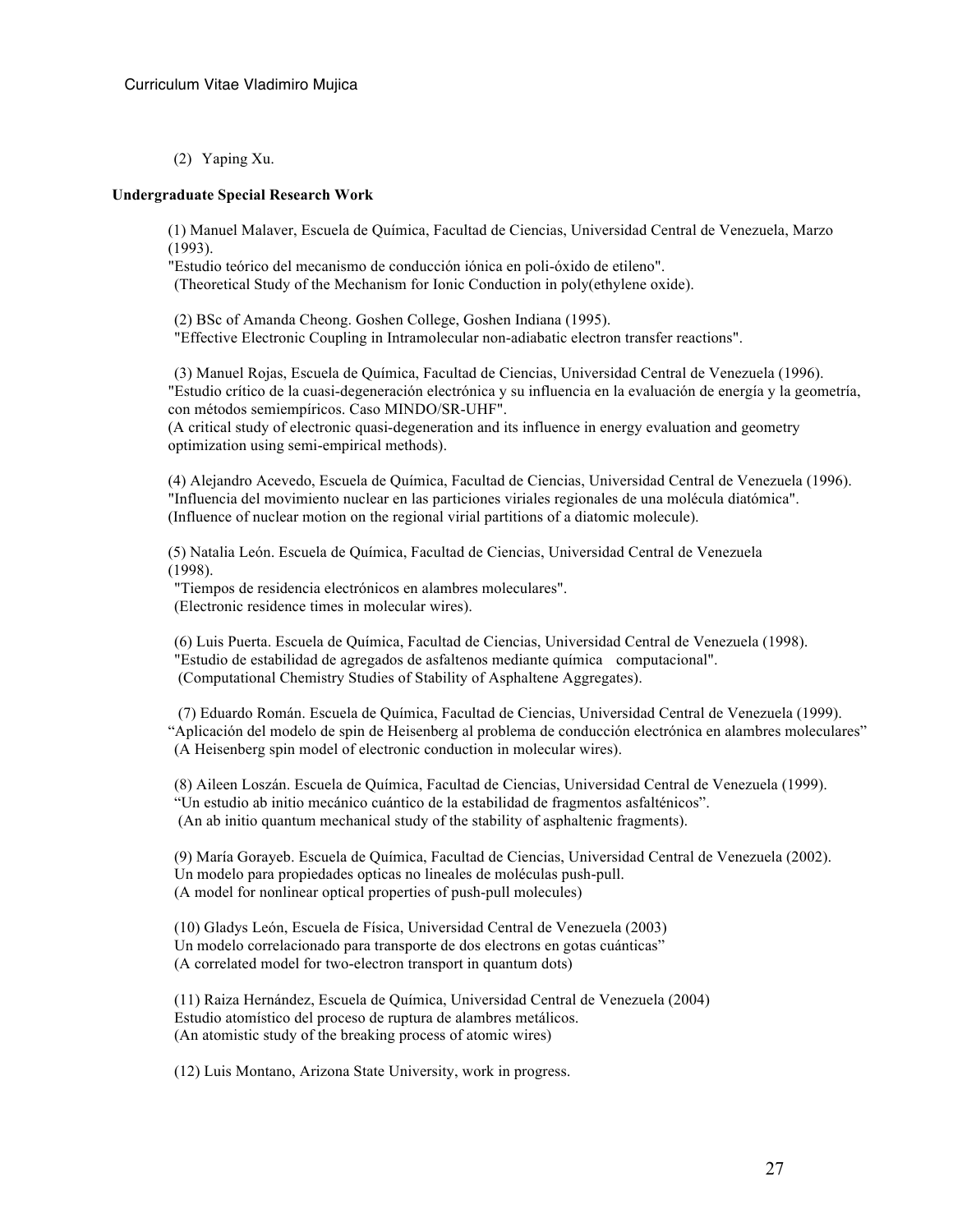## **Co-supervisor of Minority Student in the Summer Research Opportunities Program at Northwestern University:**

(1) Thaddeus Jones, Jackson State University

## **RESEARCH PROJECTS**

(1) "Transporte de carga en polímeros electroactivos y electrolitos iónicos". (Charge transport in electroactive polymers and ionic electrolites). Funding: C.D.C.H-U.C.V Participation: Principal Investigator. Status: Concluded.

(2) "Estudio teórico-experimental de la respuesta termo-óptica de soluciones". (Experimental theoretical study of the thermo-optical response of solutions). Funding: C.D.C.H-U.C.V and CONICIT. Participation: Principal Investigator. Status: Concluded.

(3) "Theoretical and Computational Developments in Density Functional Theory of Many-Electron Systems: Adiabatic and Non-Born-Oppenheimer N-representable Local-Scaling Version of Density Functional Theory and its Coupling with the Colle-Salvetti Ansatz" Funding: Economic European Community. Participation: Associate Investigator . Status: Concluded.

(4) Estudio de la respuesta termoóptica de sistemas químicos complejos. (Study of the thermo-optical response of complex chemical systems). Funding: CONICIT. Participation: Principal Investigator. Status: Concluded.

(5) Conduction in mesoscopic devices. Funding: CONICIT-National Science Foundation (U.S.A.). Participation: Principal Investigator, Venezuelan counterpart. Status: Concluded.

(6) Electronic Transport in Hybrid Materials Funding: CONICIT-National Science Foundation (U.S.A.). Participation: Principal Investigator, Venezuelan counterpart. Status: Concluded.

(7) Fuerzas intermoleculares y la teoría del funcional de densidad. (Intermolecular forces and density functional theory) Funding: CONICIT. Participation: Associated Investigator. Status: Concluded.

(8) Fisicoquímica de sistemas dispersos. (Physical Chemistry of Disperse Systems) Funding: CONICIT. Participation: Associated Investigator. Status: Concluded.